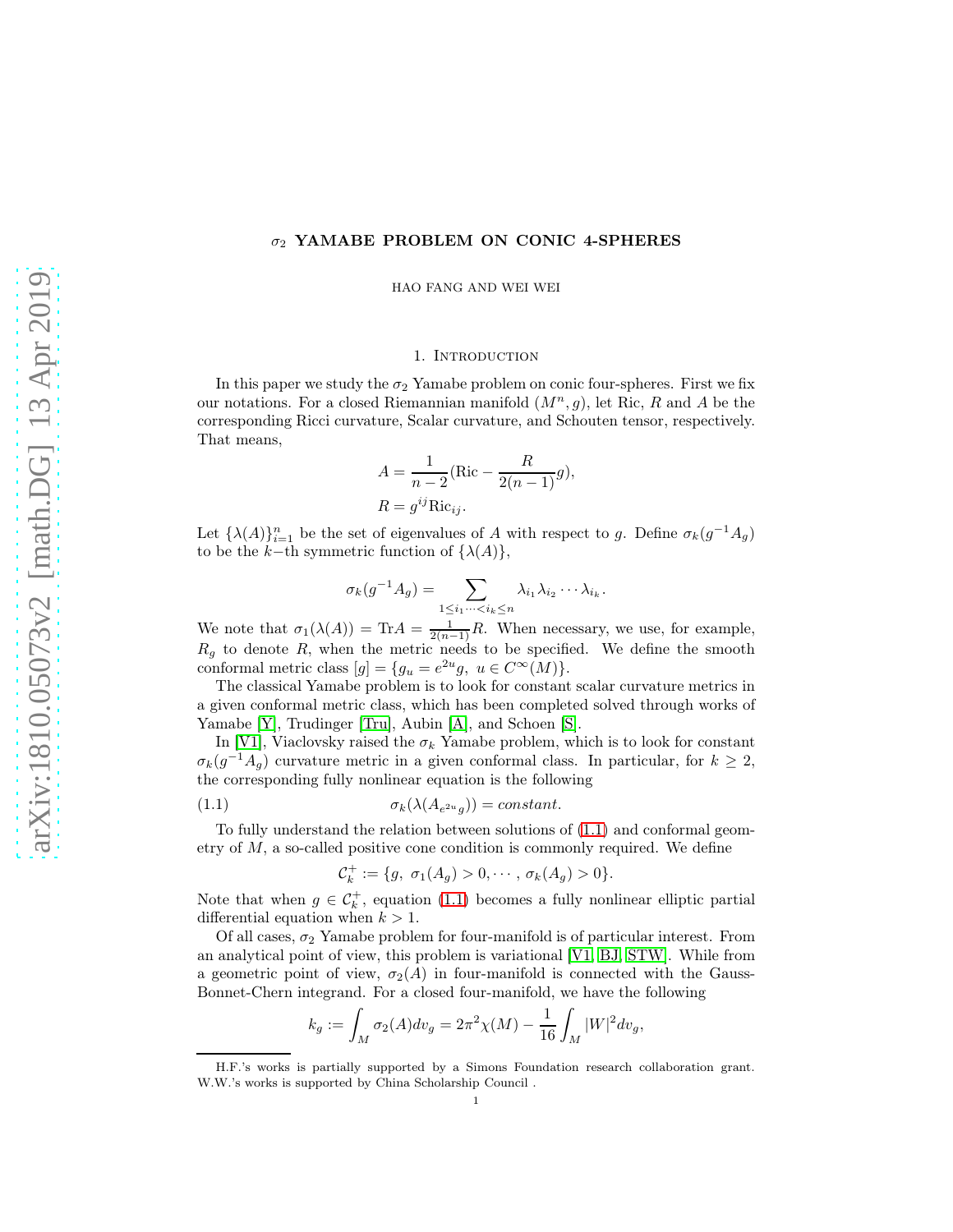where W is the Weyl tensor of g and  $\chi(M)$  is the Euler characteristic of M.

Chang-Gursky-Yang in  $[CGY1]$  have proved that: when four-manifold M has a positive Yamabe constant and positive  $k_g$ , there exists a conformal metric  $g_u = e^{2u}g$ such that  $\sigma_2(A_g) > 0$ . Furthermore, in [\[CGY2\]](#page-17-2), they have proved that under the same condition, for any prescribed function  $f > 0$ , there exists a smooth solution of  $(1.1)$  when M is not conformally equivalent to the round sphere. When the manifold is conformally flat, Viacolvsky [\[V1\]](#page-19-2) has shown that under natural growth conditions the solution is unique up to a translation. Gursky-Streets [\[GS\]](#page-18-1) prove that solutions are unique unless the manifold is conformally equivalent to the standard round sphere. For the conformal class of standard round 4-sphere, see [\[CGY3,](#page-17-3) [V1,](#page-19-2) [V4,](#page-19-4) [LL1,](#page-18-2) [LL2,](#page-18-3) [CHY,](#page-17-4) [CHY2\]](#page-17-5).

Many related works further explore the relation between the geometry/topology of four-manifolds and solutions of  $\sigma_2$  Yamabe problem or related PDEs. See, for example, [\[CGY4,](#page-17-6) [CQY,](#page-17-7) [GV5\]](#page-18-4). Also, many works are devoted to the general  $\sigma_k$ Yamabe problem for  $k \geq 2$ . We refer readers to [\[GV0,](#page-18-5) [GV1,](#page-18-6) [GV2,](#page-18-7) [GV3,](#page-18-8) [GW1,](#page-17-8) [GW2,](#page-17-9) [GB,](#page-17-10) [SC,](#page-17-11) [L,](#page-18-9) [L1,](#page-18-10) [LL1,](#page-18-2) [LL2,](#page-18-3) [LN,](#page-18-11) [PVW,](#page-18-12) [STW,](#page-19-3) [TW,](#page-19-5) [V1,](#page-19-2) [V2,](#page-19-6) [V3,](#page-19-7) [V4,](#page-19-4) [W1,](#page-19-8) [SS,](#page-19-9) [BG\]](#page-17-12) and references therein.

At the same time, singular sets of locally conformally flat metrics with positive  $\sigma_k$  curvature are widely studied. In [\[CHFY\]](#page-17-13), Chang, Hang, and Yang proved that if  $\Omega \subset S^n(n \geq 5)$  admits a complete, conformal metric g with  $\sigma_1(A_g) \geq c$  $0, \sigma_2(A_g) \geq 0$ , and  $|R_g| + |\nabla_g R|_g \leq c_0$ , then  $\dim(S^n \backslash \Omega) < (n-4)/2$ . This has been further generalized by Gonz´alez [\[G1\]](#page-18-13) and Guan-Lin-Wang [\[GLW\]](#page-18-14) to the case of  $2 < k < n/2$ . More related works can be seen in [\[G0,](#page-18-15) [G2,](#page-18-16) [L\]](#page-18-9) and their references.

In this article, we concentrate on four-manifolds with isolated singularities. In particular, we concentrate on conic manifolds. For a closed manifold M with a smooth background Riemannian metric  $g_0$ , a singular metric  $g_1$  is said to have a conic singularity of order  $\beta$  at a given point  $p \in M$ , if in a local coordinate centered at p,  $g_1 = e^{2v} d(x, p)^{2\beta} g_0$ , where v is a locally bounded function and  $d(x, p)$  is the distance function with respect to  $q_0$ .

To better describe our singularity, we define a conformal divisor

$$
D = \sum_{i}^{q} \beta_i p_i,
$$

where  $p_1, \dots, p_q \in M$  are q distinct points,  $q \in \mathbb{N}$ , and  $\beta_1, \dots, \beta_q \in (-1, 0)$ . A conic metric  $g_1$  is said to represent the divisor D with respect to the background metric  $g_0$ , if  $g_1$  has conic singularity of order  $\beta_i$  at  $p_i$  with respect to  $g_0$  and is smooth elsewhere. We also define the singular conformal metric class  $[g_D]$  to be the collection of all such metrics. Note that  $[g_D]$  is dependent on the triple  $(M, g_0, D)$ . We call  $g_1 \in C_k^+$  if for all  $x \in M \setminus \{p_1, \cdots, p_q\}, \sigma_1(A_{g_1}) > 0, \cdots \sigma_k(A_{g_1}) > 0.$ 

As an example, let us describe conic metrics on standard spheres. We may use the Euclidean model by the standard stereographic projection. Let  $g_E$  be the standard Euclidean metric on  $\mathbb{R}^n$ . A conic metric  $g_u = e^{2u} g_E$  representing a conformal divisor  $D = \sum_{i}^{q} \beta_i p_i$ , where  $p_i \in \mathbb{R}^n$ ,  $i = 1, \dots, q-1$ ,  $p_q = \infty$ , and all  $\beta_i \in (-1, 0)$ , if and only if  $u$  satisfies the following

- $u(x) = \beta_i \ln|x p_i| + v_i(x)$  as  $x \to p_i$  for  $i = 1, \dots, q 1;$
- $u(x) = (-2 \beta_q) \ln |x| + v_{\infty}(x)$  as  $|x| \to \infty$ ,

where  $v_i(x)$  and  $v_\infty(x)$  are bounded in their respective neighborhoods.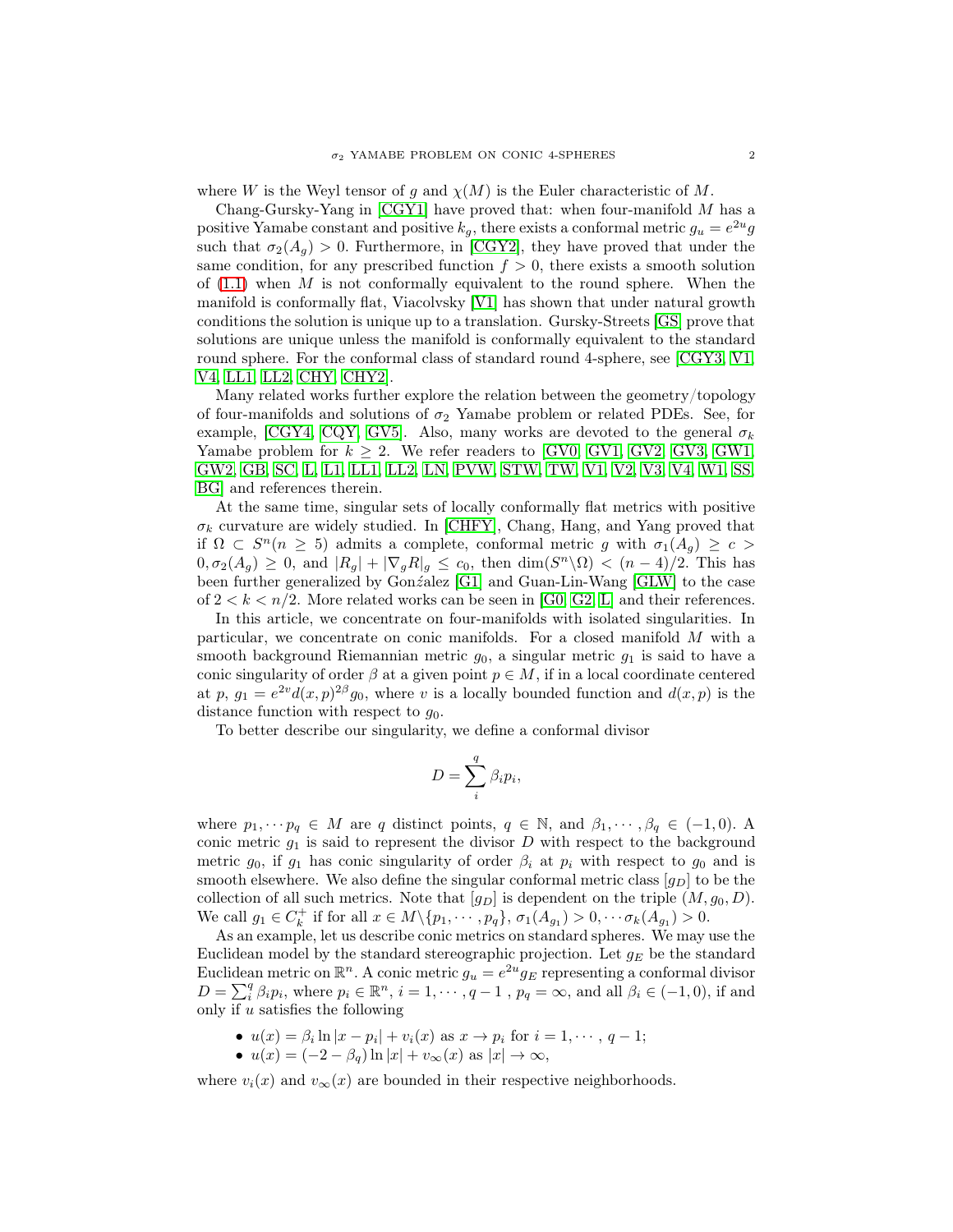Chang-Han-Yang [\[CHY\]](#page-17-4) have classified global radial solutions to  $\sigma_k$  Yamabe problem. Especially, in the case  $k = \frac{n}{2}$ , solutions of [\(1.1\)](#page-0-0) have two conic points with identical cone angles, which we call American footballs. Li has studied the radial symmetry of solutions in the punctured Euclidean space in [\[L\]](#page-18-9), which, by our definition, is equivalent to the study on the conic sphere with two isolated singular points. These results imply that a conical sphere with two singularities and a constant  $\sigma_{n/2}$  curvature can only be a football.

Locally, a deep theorem of Han-Li-Teixeira [\[HLT\]](#page-18-17) describes the behavior of the conformal factor u near the singularity when the  $\sigma_k$  curvature is constant.

<span id="page-2-0"></span>**Theorem 1.** [\[HLT\]](#page-18-17) Let  $u(x)$  be a smooth solution of  $\sigma_{\frac{n}{2}}(g^{-1}A_g) = c$  on  $B_R \setminus \{0\},$ where  $g = e^{2u} g_E \in C_{n/2}^+$ , c is a positive constant and n is even. Then there exists some constant  $\beta$  with  $-1 < \beta \leq 0$  and a  $C^{\alpha}$  function  $v(x)$  such that  $u(x) =$  $v(x) + \beta \log |x|$  and  $v(0) = 0$ .

When  $k = 1$ , the above theorem was first proved in [\[CGS\]](#page-17-14), where Caffarelli-Gidas-Spruck use the radial average to approximate the solution. Many related works followed. In particular, Korevaar-Mazzeo-Pacard-Schoen [\[KMPS\]](#page-18-18) develop analysis of linearized operators at these global singular solutions and give an alternative proof. Han-Li-Teixeira [\[HLT\]](#page-18-17) have successfully applied the methods of Caffarelli-Gidas-Spruck [\[CGS\]](#page-17-14) and Korevaar-Mazzeo-Pacard-Schoen [\[KMPS\]](#page-18-18), to the  $\sigma_k$  Yamabe problem  $(k \geq 2)$  and described the regularity of the singular solution near isolated singularity. Theorem [1](#page-2-0) is a special case of their main results. One of our motivations for this work is to obtain a global description of solutions of  $\sigma_{\frac{n}{2}}(g^{-1}A_g) = c$ . As we can see later, Theorem [1](#page-2-0) is also the starting point of our analysis.

Another motivation for our study is from the conclusion of conic surfaces by Troyanov. In his now classical work [\[Tr\]](#page-18-19), Troyanov presented the following

<span id="page-2-1"></span>**Definition 2.** Let S be a conic 2-sphere with divisor  $D = \sum_{i=1}^{q} \beta_i p_i$ . Define  $\chi(S, D) := 2 + \sum_{i=1}^{q} \beta_i$ , where 2 is the Euler characteristic of the 2-sphere. Then

- (S, D) is called subcritical if  $0 < \chi(S, D) < \min\{2, 2 + 2\min_{1 \le i \le q} \beta_i\};$
- $(S, D)$  is called critical if  $0 < \chi(S, D) = \min\{2, 2 + 2\min_{1 \leq i \leq q} \overline{\beta_i}\};$
- $(S, D)$  is called supercritical if  $\chi(S, D) > \min\{2, 2 + 2\min_{1 \leq i \leq q} \beta_i\} > 0$ .

Accordingly, Troyanov proved the existence of a unique solution to the conic Yamabe problem when  $(S, D)$  is subcritical. Later Luo-Tian [\[LT\]](#page-18-20) have showed that the subcritical condition is both necessary and sufficient when  $q \geq 3$ . When  $q = 2$ , Chen-Li [\[CL1\]](#page-17-15) have proved that only the case  $\beta_1 = \beta_2$  has the solution and the corresponding manifold is the football.

Note that Troyanov's theory introduces the supercritical case, which does not exist in the smooth category. In some sense, a sphere is the only critical case when M is smooth. Troyanov also has studied surfaces of higher genus. See [\[Tr\]](#page-18-19) for more details.

Our first result is a Gauss-Bonnet-Chern formula for conic spheres of general even dimension *n* and constant positive  $\sigma_m$  curvature, where  $m = \frac{n}{2}$ .

**Theorem 3.** Suppose that  $g = e^{2u}g_0$  is a conic metric on the round sphere in the class  $(S^n, g_0, D)$  such that  $g_u \in C_m^+$  with constant  $\sigma_m$ .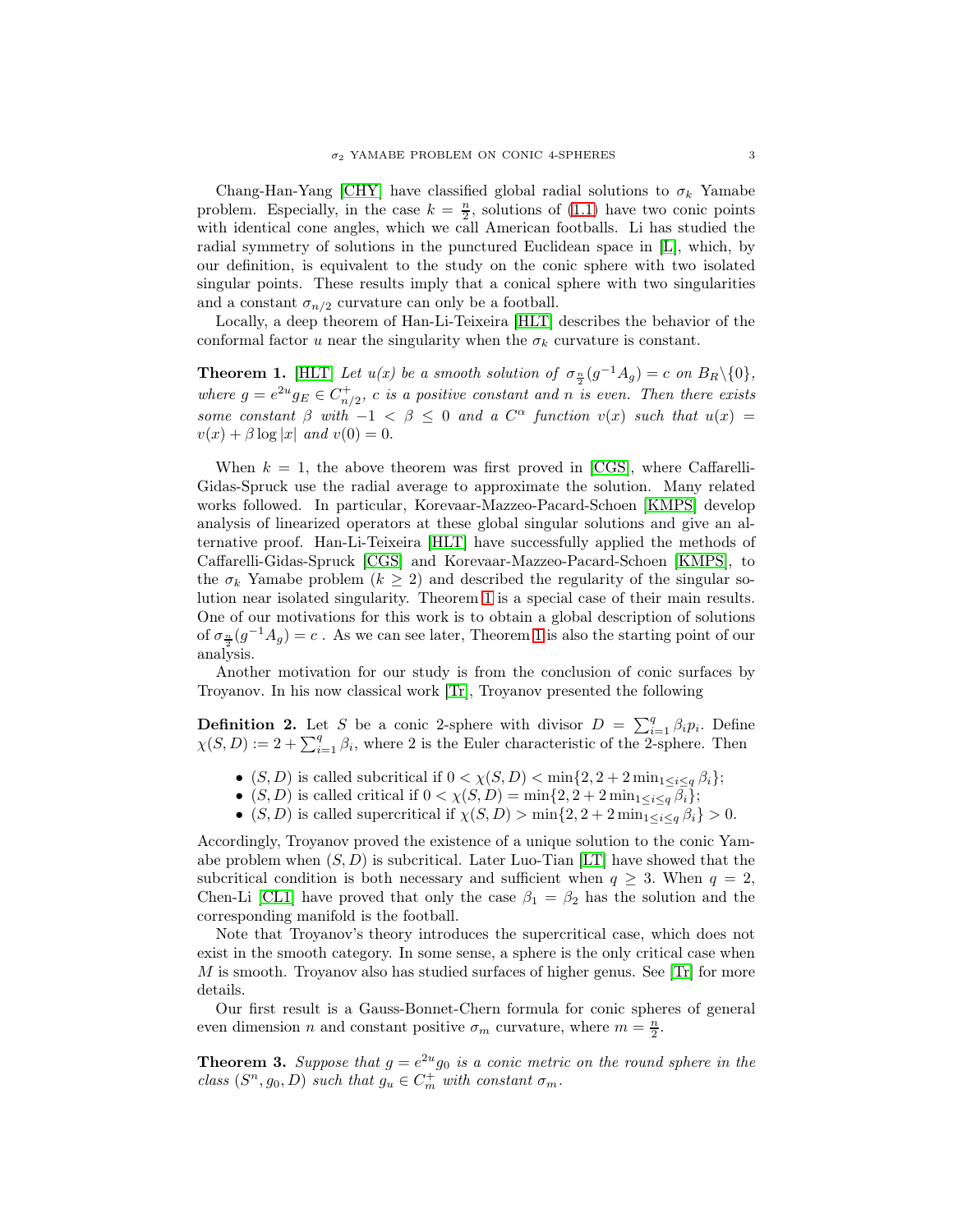Then we have

(1.2) 
$$
\frac{1}{|S_{n-1}|} \int_{S^n} \frac{m}{2^{m-1}} \sigma_m(g^{-1}A_g) dv_g = 2 - \sum_{i=1}^q f(\beta_i),
$$

where

<span id="page-3-0"></span>
$$
f(\beta) = \frac{1}{2^{n-2}} \sum_{k=0}^{m-1} {n-1 \choose k} (2+\beta)^k |\beta|^{n-k-1}.
$$

While  $\sigma_m$  is known as the Phaffian curvature for smooth locally conformally flat manifolds, [\(1.2\)](#page-3-0) gives precise Gauss-Bonnet-Chern defect for each conic singular point. Note that when  $n = 2$ , equation [\(1.2\)](#page-3-0) is the classical Gauss-Bonnet-Chern formula obtained by Troyanov [\[Tr\]](#page-18-19).

For  $m = 2$ ,  $n = 4$ , [\(1.2\)](#page-3-0) becomes

$$
\frac{1}{|S_3|}\int_{S^4}\sigma_2(g^{-1}A_g)dv_g=2-\sum_{i=1}^q\frac{\beta_i^3+3\beta_i^2}{2}.
$$

Theorem 3 is true under weaker conditions. We have proved a slightly stronger statement. See Section 2, Theorem [8.](#page-7-0)

While it is tempting to use the Guass-Bonnet-Chern integral to classify conic 4-spheres as Troyanov has done in 2-dimension, the 4-dimension case is far more complicated. In order to obtain a proper definition for conic manifolds of dimension 4 or higher, we consider the case of conic 4-spheres with the standard round sphere background metric. While it is geometrically and topologically simple, it is often the most difficult case in terms of analysis, which is indicated by previous studies of the smooth case. To state our main result, we give the following definition:

<span id="page-3-1"></span>**Definition 4.** Let  $(S^4, D, g_{S^4})$  be a conic 4-sphere with the standard round background metric  $g_{S^4} = \frac{4}{(1+|x|^2)^2} g_E$ . For all  $j = 1, \dots, q$ , we denote  $\widetilde{\beta}_j := \left( \sum_{1 \le i \ne j \le q} \beta_i^3 \right)$  $\setminus$ <sup>1/3</sup>

- We call  $(S^4, D)$  subcritical for  $\sigma_2$  Yamabe equation if for any  $j = 1, \dots, q$  $\frac{3}{8}\beta_j^2(\beta_j+2)^2 < \frac{3}{8}\tilde{\beta_j}^2(\tilde{\beta_j}+2)^2 + (\tilde{\beta_j}+\frac{3}{2})(\sum_{1 \leq i \neq j \leq q} \beta_i^2 - {\tilde{\beta_j}}^2),$
- We call  $(S^4, D)$  critical for  $\sigma_2$  Yamabe equation if there exists a  $j \in$  $\{1, \cdots, q\}$  such that
- $\frac{3}{8}\beta_j^2(\beta_j+2)^2 = \frac{3}{8}\tilde{\beta}_j^2(\tilde{\beta}_j+2)^2 + (\tilde{\beta}_j+\frac{3}{2})(\sum_{1 \leq i \neq j \leq q} \beta_i^2 \tilde{\beta}_j^2),$
- Otherwise, we call  $(S^4, D)$  supercritical for  $\sigma_2$  Yamabe equation, which means that there exists a  $j \in \{1, \dots, q\},\$

$$
\frac{3}{8}\beta_j^2(\beta_j+2)^2 > \frac{3}{8}\widetilde{\beta}_j^2(\widetilde{\beta}_j+2)^2 + (\widetilde{\beta}_j+\frac{3}{2})(\sum_{1\leq i\neq j\leq q}\beta_i^2-\widetilde{\beta}_j^2).
$$

We remark that Definition [4](#page-3-1) is purely numerical and independent of the geometric configuration of points  $\{p_i\}.$ 

Finally, we present our main theorem.

<span id="page-3-2"></span>**Theorem 5.** Let  $(S^4, D, g_0)$  be defined as above. Assume that  $g \in C_2^+$ . If  $(S^4, D)$ is supercritical, there does not exist a conformal metric  $g \in [g_D]$  with constant  $\sigma_2$ curvature. If  $(S^4, D)$  is critical with constant  $\sigma_2$  curvature, then  $(S^4, g)$  is a football as defined in [\[CHY\]](#page-17-4).

Theorem [5](#page-3-2) justifies Definition [4,](#page-3-1) while both should be considered as a 4-dimensional generalization of Troyanov's Definition [2](#page-2-1) and corresponding results in [\[Tr,](#page-18-19) [LT,](#page-18-20) [CL1\]](#page-17-15).

.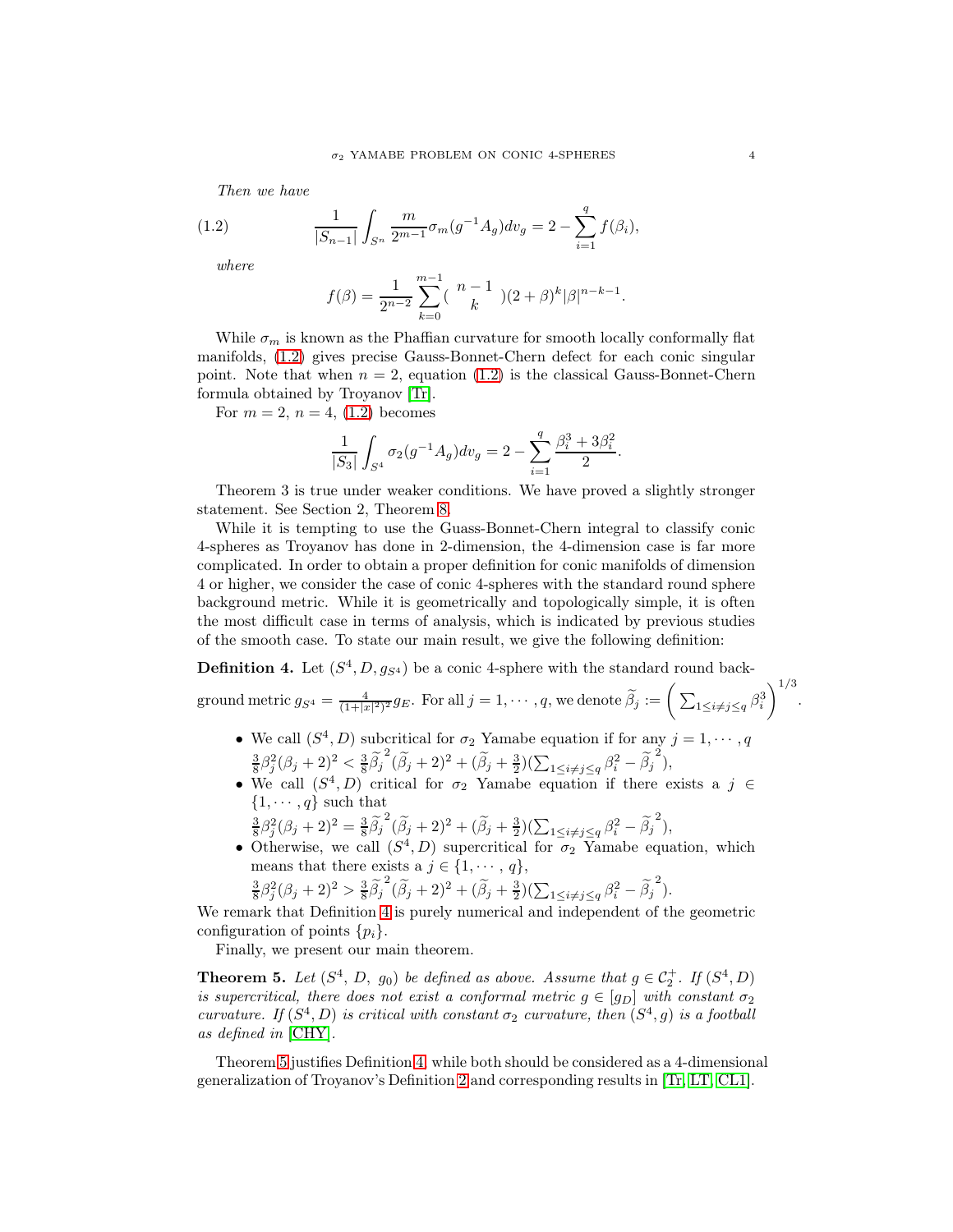As noted earlier, when the metric is smooth, i.e., D is empty, Theorem [5](#page-3-2) was first proved by Viaclovsky [\[V1\]](#page-19-2); when D contains 1 or 2 points, Theorem [5](#page-3-2) was first proved by Li [\[L\]](#page-18-9). Our approach is different from those of earlier works and may be considered as an alternative proof. For general D, Theorem [5](#page-3-2) is new.

Our method to prove this theorem is to do a careful analysis of geometric quantities on level sets of the conformal factor  $u$ . Such an approach was first used in the 2-dimensional case by [\[B,](#page-16-1) [ChLin,](#page-17-16) [CL,](#page-17-17) [CL1,](#page-17-15) [BDM,](#page-16-2) [BM,](#page-17-18) [BD\]](#page-16-3) and later used by the first named author and Lai [\[FL1,](#page-17-19) [FL2,](#page-17-20) [FL3\]](#page-17-21) to obtain various sharp geometric bounds. However,  $\sigma_2$  Yamabe equation is now a fully nonlinear equation of Monge-Ampère type. New quantities and more importantly, new ideas to treat the non-linearity are needed. For dimension 4, we find a surprising integrable quantity which leads to a new monotonicity formula that is key to our proof.

We would like to remark that Troyanov's theory on conic surfaces may be interpreted both in conformal geometry and Kähler geometry. In particular, Definition [2](#page-2-1) is identical to stability conditions on singular algebraic curves. See [\[CHY\]](#page-17-4) for details. The recently settled Yau-Tian-Donaldson conjecture connects the existence of the Kähler-Einstein metric to the stability conditions [\[CDS1,](#page-17-22) [CDS2,](#page-17-23) [CDS3,](#page-17-24) [T1,](#page-18-21) [T2\]](#page-18-22). The study of conic metrics on Kähler manifolds with singularities over algebraic divisors is crucial in the solution of the Yau-Tian-Donaldson conjecture. It is our intention to develop a parallel theory in terms of conformal geometry. See also Fang-Ma [\[FM\]](#page-17-25), where Branson's Q curvature is considered in dimension 4.

In a subsequent work, we would like to address the  $\sigma_2$  Yamabe problem for subcritical conic 4-spheres. As we have only treated locally conformally flat manifolds in this paper, we hope that in future works, we can generalize the corresponding definitions and results to the general 4-manifolds. Higher dimensional case is another direction that we would like to explore.

The first named author would like to thank Professor Paul Yang for discussions that motivated this work. The second named author would like to thank the University of Iowa for hospitality during her stay from September 2017 to May 2019. Both authors would like to thank the anonymous referee for careful reading of an earlier version of the paper.

We organize the paper as follows. In Section 2, we prove the Gauss-Bonnet-Chern formula for conic conformally flat manifold. In Section 3, we introduce the quantities related to the level set and obtain some fundamental equalities. In Section 4, we establish a key inequality and then prove our main theorem.

# 2. Gauss-Bonnet-Chern formula

In this Section, we prove a Gauss-Bonnet-Chern formula for conic spheres. Here we consider any even natural number n.

On a Riemann manifold  $(M, g_0)$  of dimension n. Let  $g = e^{2u} g_0$  and  $Ric_g$ ,  $R_g$ denote the Ricci and scalar curvature of g. Also let  $Ric_{g_0}$ ,  $R_{g_0}$  denotes the Ricci and scalar curvature of  $g_0$ . Then under a given local coordinates,

$$
Ric_g = Ric_{g_0} - (n-2)\nabla^2 u - \triangle u \cdot g_0 + (n-2)du \otimes du - (n-2)|\nabla u|^2 g_0
$$

 $R_g = e^{-2u} \{ R_{g_0} - 2(n-1)\Delta u - (n-1)(n-2) |\nabla u|^2 \},\,$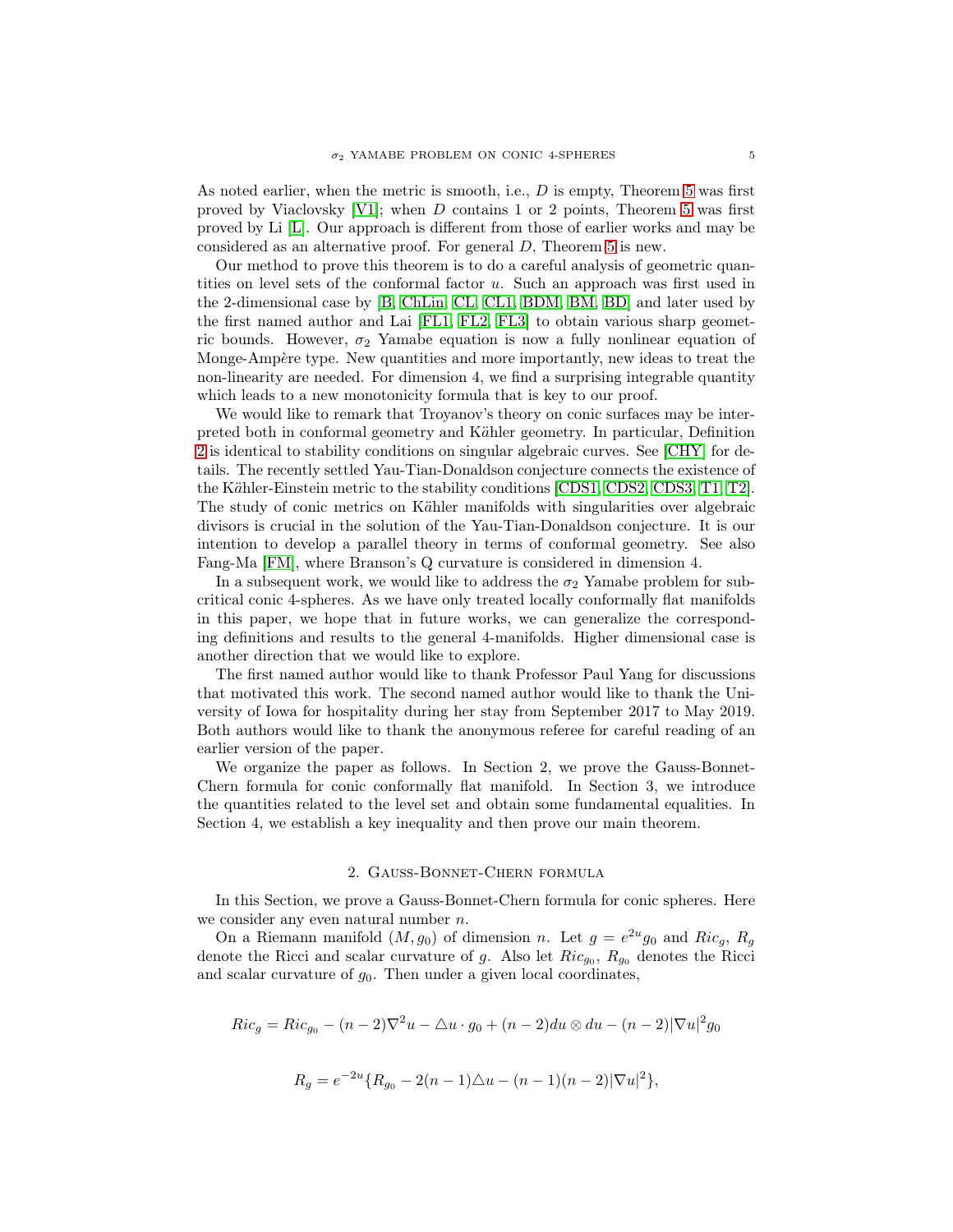$$
A_g = \frac{1}{n-2} (Ric_g - \frac{R_g}{2(n-1)}g)
$$
  
=  $\frac{1}{n-2} (Ric_{g_0} - \frac{g_0}{2(n-1)}R_{g_0} - (n-2)\nabla^2 u + (n-2)du \otimes du - \frac{(n-2)}{2}|\nabla u|^2 g_0)$   
(2.1)  
=  $A_{g_0} - \nabla^2 u + du \otimes du - \frac{1}{2}|\nabla u|^2 g_0,$ 

<span id="page-5-1"></span>where all derivatives of  $u$  are with respect to  $g_0$ .

Let  $g_E$  be the standard Euclidean metric on  $\mathbb{R}^n$ . It is known that the standard metric on  $S<sup>n</sup>$  can be represented as  $(S<sup>n</sup>, g<sub>S<sup>n</sup></sub>)$ , where

$$
g_{S^n} = \frac{4}{(1+|x|^2)^2} g_E
$$

and  $x = (x_1, \dots, x_n)$  is the coordinate function of  $\mathbb{R}^n$  with  $|x|$  being its Euclidean norm. Let  $|S_n|$  be the volume of  $S^n$  with respect to  $g_{S^n}$ . For future use, we note that for  $n = 2m$ ,

$$
|S_n| = |S_{n-1}| \frac{2^{n-1}(m-1)!^2}{(n-1)!}.
$$

Let  $(S<sup>n</sup>, g<sub>u</sub>, D)$  be a conical sphere as defined in the Introduction. We assume that  $g_u \in \mathcal{C}_m^+$ , where  $m = \frac{n}{2}$ . Note that for  $g = g_u = e^{2u} g_E$ , we have the following:

$$
\text{Ric} = -(n-2)\nabla^2 u + (n-2)du \otimes du + (-\triangle u - (n-2)|\nabla u|^2)g_E,
$$

$$
R = e^{-2u}(-2(n-1)\Delta u - (n-1)(n-2)|\nabla u|^2),
$$

and

$$
A_g = -\nabla^2 u + du \otimes du - \frac{|\nabla u|^2}{2} g_E.
$$

Here all derivatives are with respect to the Euclidean metric  $g_E$ .

Similarly, we have the following:

$$
\sigma_k(g^{-1}A_g) = \frac{1}{k!} \sum_{i_1, \dots, i_k, j_1, \dots, j_k = 1}^n \delta\left(\begin{array}{cccc} i_1 & \cdots & i_k \\ j_1 & \cdots & j_k \end{array}\right) A_{i_1}^{j_1} \cdots A_{i_k}^{j_k}.
$$

We define

<span id="page-5-0"></span>
$$
T_l(g^{-1}A)^i_j = \frac{1}{l!} \sum_{i_1 \cdots i_l, i, j_1, \cdots j_l, j=1}^n \delta\left(\begin{array}{cccc} i_1 & \cdots & i_l & i \\ j_1 & \cdots & j_l & j \end{array}\right) A^{j_1}_{i_1} \cdots A^{j_l}_{i_l},
$$

where  $A_{i_1}^{j_1} = g^{j_1 k_1} A_{k_1 i_1}$  and  $\delta$  is the Kronecker delta function.

In the rest of this paper, we consider  $(S<sup>n</sup>, g<sub>u</sub>, D)$  satisfying the following curvature equation

(2.2) 
$$
\sigma_m(g^{-1}A_g) = (\begin{array}{c} n \\ m \end{array})(\frac{1}{2})^m.
$$

Notice that the right hand side is the corresponding value of the standard sphere  $(S^n, \frac{4}{(1+|x|^2)^2}|dx|^2).$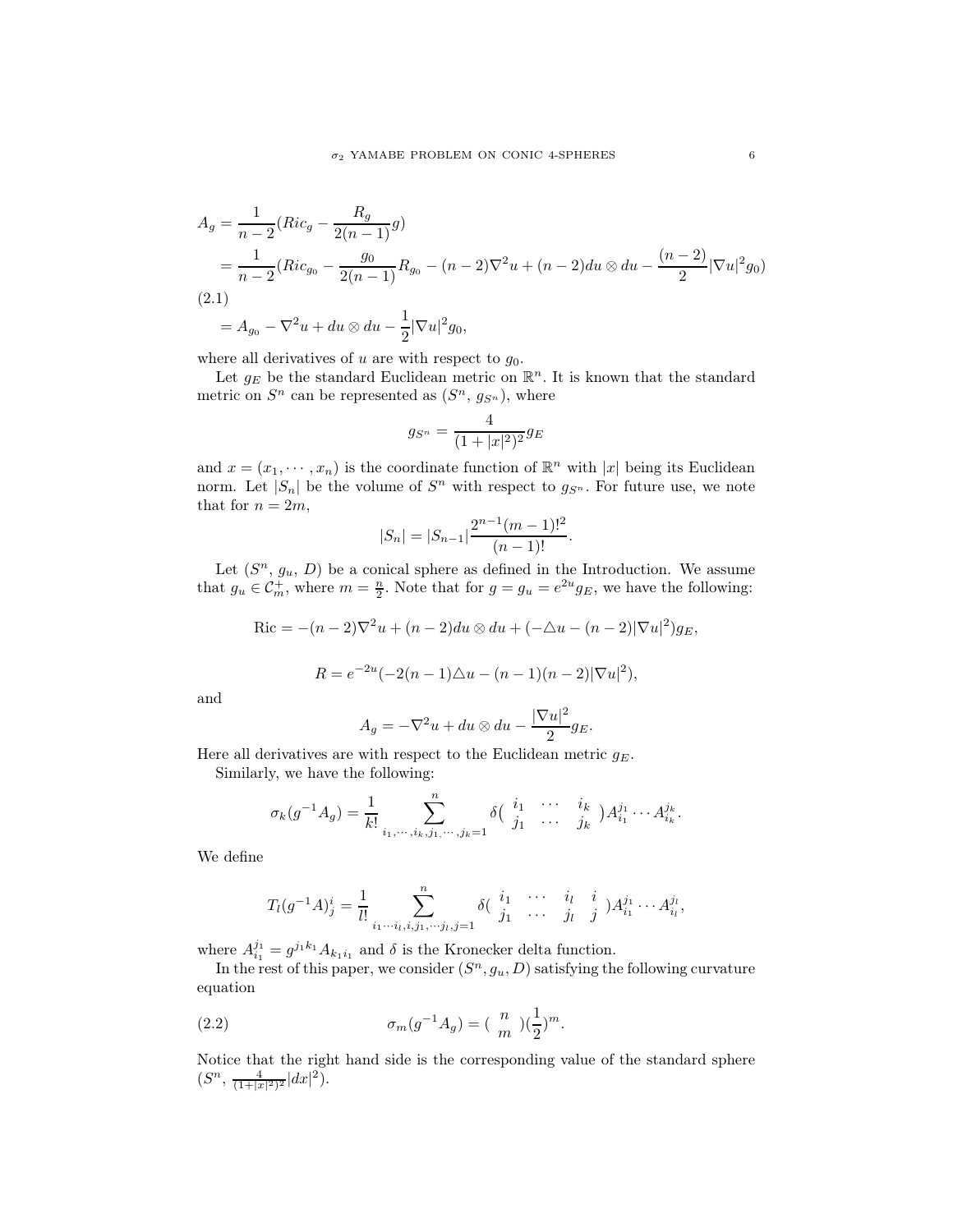It is well known that in the conformally flat case, the Gauss-Bonnet-Chern integral is just  $\sigma_m$  up to a constant. In addition, it has a special divergence structure as follows (see also [\[H\]](#page-18-23)):

<span id="page-6-3"></span>**Lemma 6.** On a conformally flat manifold  $(M^n, g)$ ,

$$
\sigma_m(g^{-1}A_g) = -\frac{1}{m} \text{div}_g \{ \sum_{j=1}^m \frac{T_{m-j}(g^{-1}A_g)_b^a |\nabla_g u|_g^{2(j-1)}}{2^{j-1}} \nabla_g^b u \}.
$$

Especially, for  $n = 4$ ,  $m = 2$ , we have

$$
\sigma_2(g_E^{-1}A_g) = -\frac{1}{2}\partial_i((-\triangle u\delta_{ij} + u_{ij} - u_iu_j)u_j),
$$

where all derivatives are with respect to the Euclidean metric of  $\mathbb{R}^4$ .

Before we establish the Gauss-Bonnet-Chern formula, we first need to know the asymptotic behavior of conformal factor  $u$  near singularities.

<span id="page-6-4"></span>**Lemma 7.** Assume  $(S^n, g_u, D)$  has positive constant  $\sigma_m$  curvature and  $g_u \in C_m^+$ ; then we have, for  $1 \leq l \leq p-1$ , as  $|x-p_l| \to 0$ ,

<span id="page-6-0"></span>(2.3) 
$$
u_i(x) = \frac{\beta_l}{|x - p_l|^2} (x_i - p_{l,i}) + o(\frac{1}{|x - p_l|}),
$$

<span id="page-6-1"></span>(2.4) 
$$
u_{ij}(x) = \beta_l \frac{\delta_{ij}}{|x - p_l|^2} - 2\beta_l \frac{(x_i - p_{l,i})(x_j - p_{l,j})}{|x - p_l|^4} + o(\frac{1}{|x - p_l|^2}),
$$

<span id="page-6-2"></span>(2.5) 
$$
H(x) = \frac{3}{|x - p_l|} + o(\frac{1}{|x - p_l|}),
$$

where  $H(x)$  is the mean curvature of level set  $\{x, u(x) = t\}$  near  $p_l$  and t is sufficiently large.

Proof. These are direct consequences of the main theorem of Han-Li-Teixeira [\[HLT\]](#page-18-17). By Theorem [1](#page-2-0) (Theorem 1 or Corollary 1 in [\[HLT\]](#page-18-17)), we have for some small  $R_0 > 0$ ,

$$
|x-p_l|^k(u(x)-\beta_l\log|x-p_l|)\in C^{k,\alpha}(B_{R_0}(p_l)).
$$

Near  $p_l$ , we then have

$$
\partial_i (|x - p_l|(u(x) - \beta_l \log |x - p_l|))
$$
  
=  $\frac{x_i - p_{l,i}}{|x - p_l|} (u(x) - \beta_l \log |x - p_l|) + |x - p_l| \partial_{x_i} (u(x) - \beta_l \log |x - p_l|)$   
=  $o(1), |x - p_l| \to 0.$ 

Thus, we get

(2.6) 
$$
u_i(x) = \frac{\beta_l}{|x - p_l|^2} (x_i - p_{l,i}) + o(\frac{1}{|x - p_l|}), \quad |x - p_l| \to 0.
$$

A similar computation shows that as  $|x - p_l| \to 0$ ,

$$
(2.7) \t u_{ij}(x) = \beta_l \frac{\delta_{ij}}{|x - p_l|^2} - 2\beta_l \frac{(x_i - p_{l,i})(x_j - p_{l,j})}{|x - p_l|^4} + o\left(\frac{1}{|x - p_l|^2}\right).
$$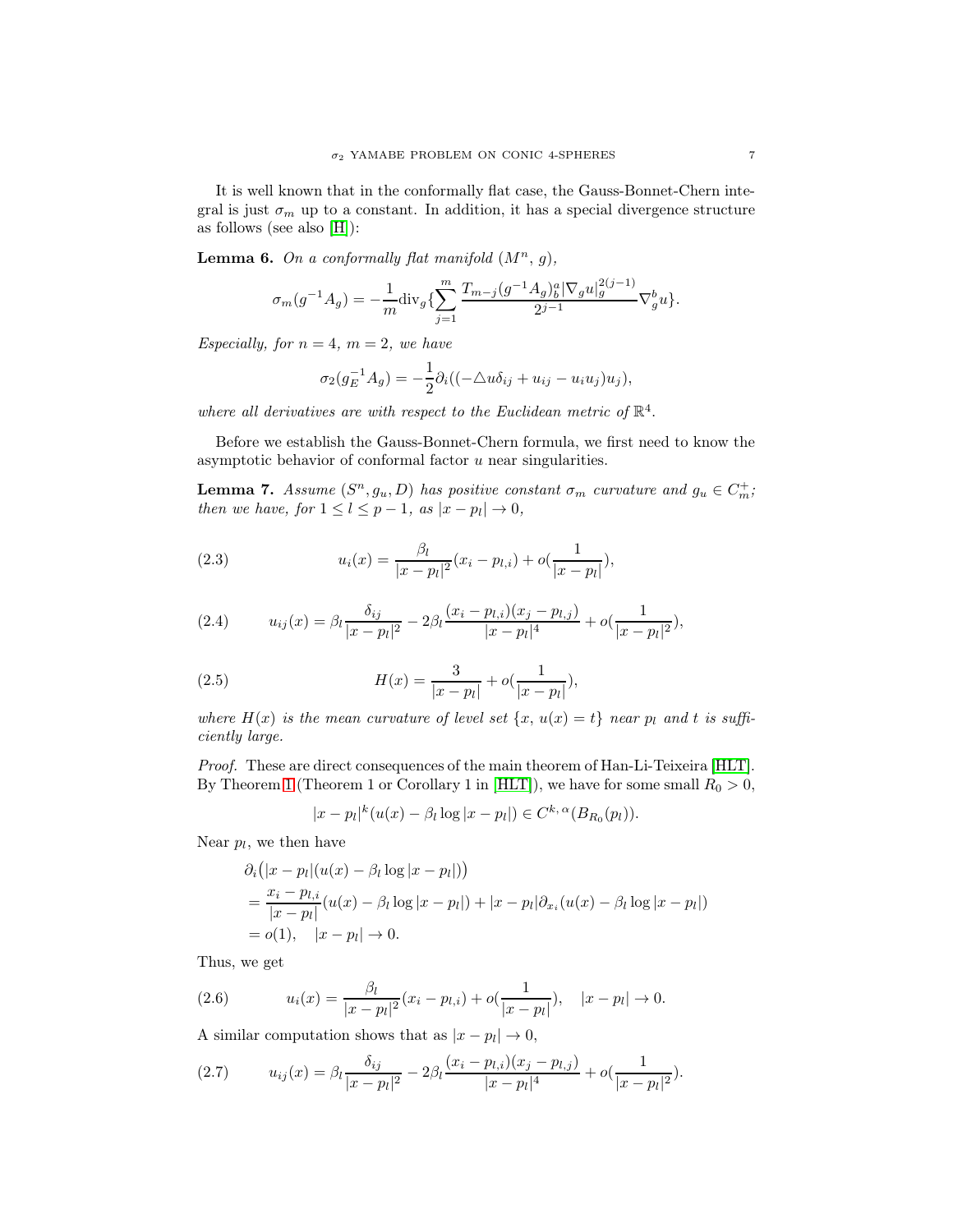Furthermore, the mean curvature of level set  $\{x : u(x) = t\}$  for a sufficiently large t can be computed as below

(2.8) 
$$
H(x) = -\text{div}\left(\frac{\nabla u}{|\nabla u|}\right)
$$

$$
= \frac{3}{|x - p_l|} + o\left(\frac{1}{|x - p_l|}\right) \quad as \, |x - p_l| \to 0,
$$

for the singular point  $p_l$ ,  $l = 1, \dots, q-1$ . We have finished the proof.

The main result of this section is the following Gauss-Bonnet-Chern formula with defects.

<span id="page-7-0"></span>**Theorem 8.** Suppose that  $g = e^{2u}g_E$  is a conic metric on the round sphere in the class  $(S<sup>n</sup>, g<sub>S<sup>4</sup></sub>, D)$  such that  $(2.3), (2.4)$  $(2.3), (2.4)$  and  $(2.5)$  hold near each point of D. Then we have

(2.9) 
$$
\frac{1}{|S_{n-1}|} \int_{S^n} \frac{m}{2^{m-1}} \sigma_m(g^{-1}A_g) dv_g = 2 - \sum_{l=1}^q f(\beta_l),
$$

where

<span id="page-7-1"></span>
$$
f(\beta) = \frac{1}{2^{n-2}} \sum_{k=0}^{m-1} {n-1 \choose k} (2+\beta)^k |\beta|^{n-k-1}.
$$

In particular, when g is a conic metric  $(S<sup>n</sup>, g<sub>S<sup>n</sup></sub>, D)$  such that  $g \in C<sup>+</sup><sub>m</sub>$  with positive constant  $\sigma_m$  curvature, then [\(2.9\)](#page-7-1) holds.

Proof. By Lemma [6,](#page-6-3)

$$
\int_{S^n \setminus \bigcup_i \{p_i\}} m \sigma_m(g^{-1} A_g) dvol_g
$$
\n
$$
= \lim_{\varepsilon \to 0} \sum_{l=1}^{q-1} \int_{\{|x - p_l| = \varepsilon\}} \sum_{k=1}^m \frac{T_{m-k}(A)^a_b |\nabla u|^{2(k-1)}}{2^{k-1}} u_b \nu_a ds
$$
\n
$$
- \lim_{R \to \infty} \int_{\{x, |x| = R\}} \sum_{k=1}^m \frac{T_{m-k}(A)^a_b |\nabla u|^{2(k-1)}}{2^{k-1}} u_b \nu_a ds
$$
\n
$$
:= \lim_{\varepsilon \to 0} \sum_{l=1}^{q-1} I^l_{\varepsilon} - \lim_{R \to \infty} I_R,
$$

where

$$
I_{\varepsilon}^l = \int_{\{|x-p_l|=\varepsilon\}} \sum_{k=1}^m \frac{T_{m-k}(A)^a_b |\nabla u|^{2(k-1)}}{2^{k-1}} u_b \nu_a ds,
$$

and

$$
I_R=\int_{|x|=R}\sum_{k=1}^m\frac{T_{m-k}(A)^a_b|\nabla u|^{2(k-1)}}{2^{k-1}}u_b\nu_a ds.
$$

For each *l*, on the hypersurface  $\{x, |x-p_l| = \varepsilon\}, \nu = \left(\frac{x_1-p_{l,1}}{|x-p_l|}, \cdots, \frac{x_n-p_{l,n}}{|x-p_l|}\right)$  $\frac{(-p_l)^n}{|x-p_l|}$ ). By Theorem [1,](#page-2-0) there exists a  $C^{\alpha}$  function  $v_l$  satisfying  $v_l(p_l) = 0$  and  $u(x) - \beta_l \log |x - \beta_l|$  $p_l| = v_l(x)$ . By Lemma [7,](#page-6-4) we have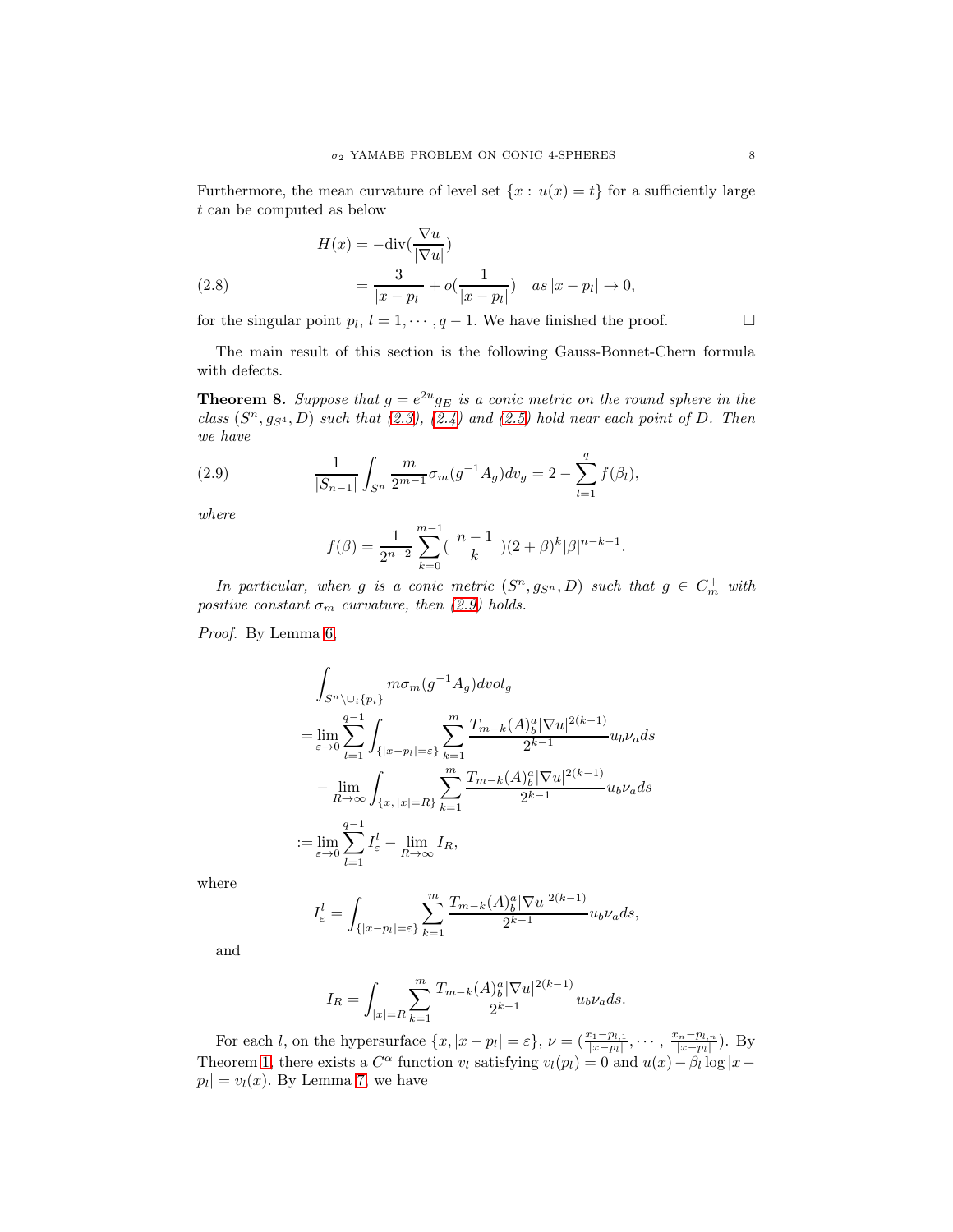$$
-u_{ij} + u_i u_j - \frac{|\nabla u|^2}{2} \delta_{ij}
$$
  
=  $(-\beta_l - \frac{\beta_l^2}{2}) \frac{\delta_{ij}}{|x - p_l|^2} + (2\beta_l + \beta_l^2) \frac{(x_i - p_{l,i})(x_j - p_{l,j})}{|x - p_l|^4} + \frac{o(1)}{|x - p_l|^2}.$ 

Thus we get

$$
\sum_{a,b=1}^{n} \frac{T_{m-k}(A)^a_b|\nabla u|^{2(k-1)}}{2^{k-1}} u_b \nu_a
$$
\n
$$
= \frac{1}{2^{k-1}(m-k)!} \sum_{\substack{i_1, \dots, i_{m-k}, a \\ j_1, \dots, j_{m-k}, b = 1}}^{n} \delta\left(\begin{array}{cccc} i_1 & \dots & i_{m-k} & a \\ j_1 & \dots & j_{m-k} & b \end{array}\right)
$$
\n
$$
\cdot \left( (-\beta_l - \frac{\beta_l^2}{2}) \frac{\delta_{i_1 j_1}}{|x - p_l|^2} + (2\beta_l + \beta_l^2) \frac{(x_{i_1} - p_{l,i_1})(x_{j_1} - p_{l,j_1})}{|x - p_l|^4} + \frac{o(1)}{|x|^2} \right) \cdots
$$
\n
$$
\cdot \left( (-\beta_l - \frac{\beta_l^2}{2}) \frac{\delta_{i_{m-k} j_{m-k}}}{|x - p_l|^2} + (2\beta_l + \beta_l^2) \frac{(x_{i_{m-k}} - p_{l,i_{m-k}})(x_{j_{m-k}} - p_{l,j_{m-k}})}{|x - p_l|^4} + \frac{o(1)}{|x - p_l|^2} \right)
$$
\n
$$
\cdot \left( \beta_l \frac{(x_a - p_{l,a})(x_b - p_{l,b})}{|x - p_l|^3} + \frac{o(1)}{|x - p_l|^2} \right) (\beta_l^2 \frac{1}{|x - p_l|^2} + \frac{o(1)}{|x - p_l|^2})^{k-1}
$$
\n
$$
= \frac{1}{2^{k-1}(m-k)!} \sum_{\substack{i_1, \dots, i_{m-k}, a, b \\ j_1, \dots, j_{m-k} = 1}}^{n} \delta\left(\begin{array}{cccc} i_1 & \dots & i_{m-k} & a \\ j_1 & \dots & j_{m-k} & b \end{array}\right) (-\beta_l - \frac{\beta_l^2}{2}) \frac{\delta_{i_1 j_1}}{|x - p_l|^2} \cdots
$$
\n
$$
= (-\beta_l - \frac{\beta_l^2}{2}) \frac{\delta_{i_{m-k} j_{m-k}}}{|x - p_l|^2} \beta_l \frac{(x_a - p_{l,a})(x_b - p_{l,b})}{|x - p_l|^3} (\beta_l^2 \frac{1}{|x - p_l|^2})^{k-
$$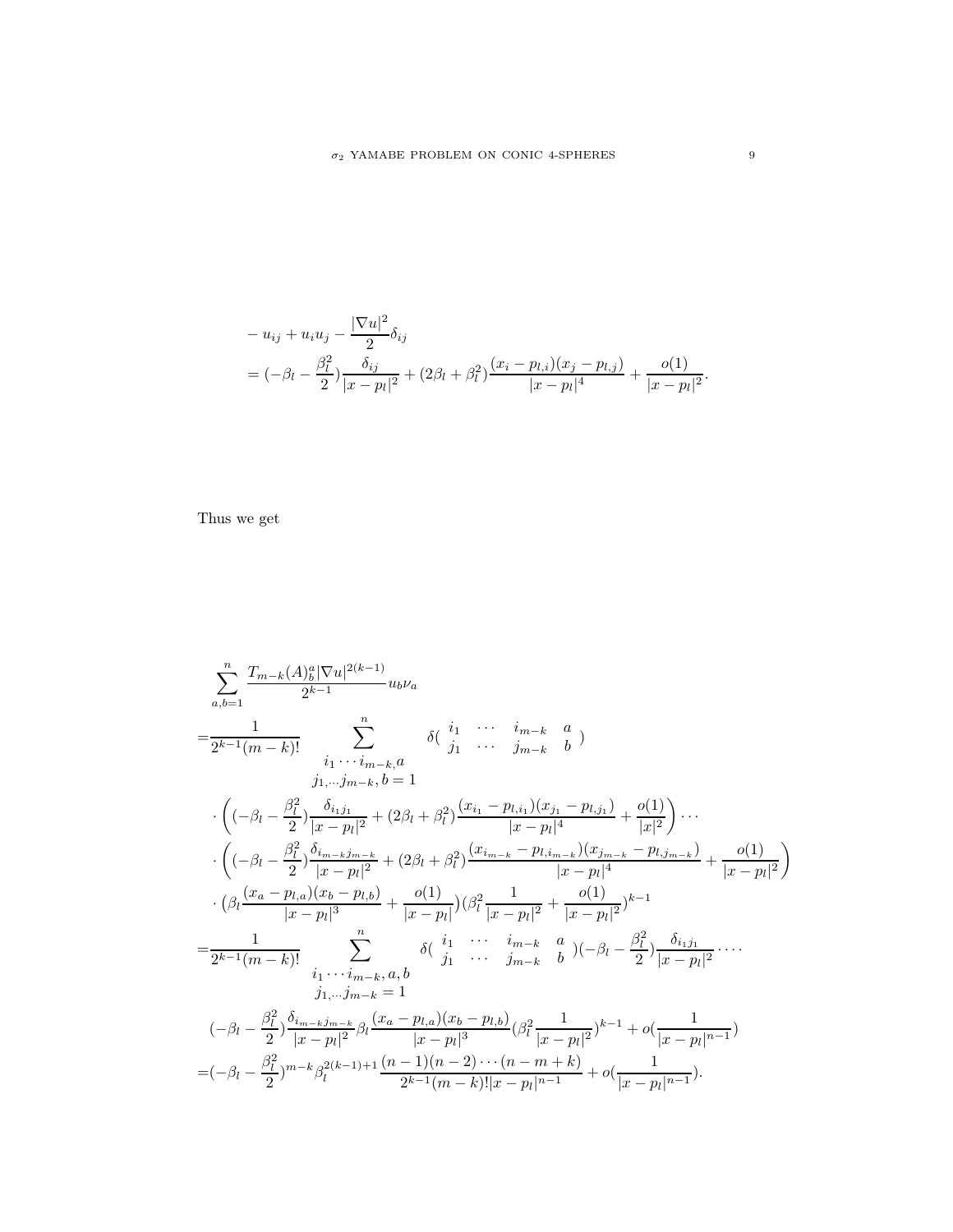Therefore,

$$
\lim_{\epsilon \to 0} \sum_{l=1}^{q-1} I_{\epsilon}^{l} = \lim_{\epsilon \to 0} \sum_{l=1}^{q-1} \int_{\{|x-p_l|=\epsilon\}} \sum_{k=1}^{m} \frac{T_{m-k}(A)_{b}^{a} |\nabla u|^{2(k-1)}}{2^{k-1}} u_{b} \nu_{a} ds
$$
\n
$$
= \lim_{\epsilon \to 0} \sum_{l=1}^{q-1} \sum_{k=1}^{m} [(-\beta_{l} - \frac{\beta_{l}^{2}}{2})^{m-k} \beta_{l}^{2(k-1)+1} \frac{(n-1)(n-2)\cdots(n-m+k)}{2^{k-1}(m-k)!|\epsilon|^{n-1}} + o(\frac{1}{|\epsilon|^{n-1}})|\epsilon^{n-1}|S_{n-1}|
$$
\n
$$
= \sum_{l=1}^{q-1} \sum_{k=1}^{m} [(-\beta_{l} - \frac{\beta_{l}^{2}}{2})^{m-k} \beta_{l}^{2(k-1)+1} \frac{(n-1)(n-2)\cdots(n-m+k)}{2^{k-1}(m-k)!}|S_{n-1}|
$$
\n
$$
= \sum_{l=1}^{q-1} \sum_{k=1}^{m} \binom{n-1}{m-k} (\frac{1}{2})^{m-1} (-2\beta_{l} - \beta_{l}^{2})^{m-k} \beta_{l}^{2(k-1)+1}|S_{n-1}|
$$
\n
$$
= \sum_{l=1}^{q-1} \sum_{k=1}^{m} \binom{n-1}{m-k} (\frac{1}{2})^{m-1} (-2-\beta_{l})^{m-k} \beta_{l}^{m+k-1}|S_{n-1}|
$$
\n
$$
= |S_{n-1}| \sum_{l=1}^{q-1} (-2^{m-1}f(\beta_{l})).
$$

As  $u(x) = (-2 - \beta_q) \log |x| + v_\infty(x)$ , as  $|x| \to \infty$ , where  $v_\infty$  is locally bounded, by a similar computation which we will omit here, we get that

$$
\lim_{R \to \infty} I_R = |S_{n-1}|(-2^{m-1}f(-2 - \beta_q)).
$$

Finally, to finish the proof of Theorem [8,](#page-7-0) we note the following simple fact

$$
2 = f(-2 - \beta) + f(\beta).
$$

Equality [\(2.9\)](#page-7-1) is thus proved. The second part of Theorem follows from Lemma 7.

Remark 9. It is obvious that the Gauss-Bonnet-Chern formula for singular manifolds is highly dependent on the asymptotic behavior of the metric near the singularity. The  $\sigma_2$  Yamabe equation is required to obtain the needed local regularity to compute the Gauss-Bonnet-Chern defect near each singularity.

#### 3. Level set and Related functions

In this section, we study global solutions of [\(2.2\)](#page-5-0) via the level set method. In [\[HLT\]](#page-18-17), the authors have proved that the radial average of the solution is a good approximation to the solution and satisfies an ODE, which is an approximation to the ODE satisfied by a radial solution to [\(2.2\)](#page-5-0). In this paper, we will instead use some quantities related to the level set and obtain an ordinary differential inequality, which is inspired by [\[FL1,](#page-17-19) [FL2,](#page-17-20) [FL3\]](#page-17-21). As the  $\sigma_2$  equation is fully nonlinear and quantities used in dimension 2 are not sufficient, we introduce some new functions constructed by curvatures of the level set and gradient of the solution.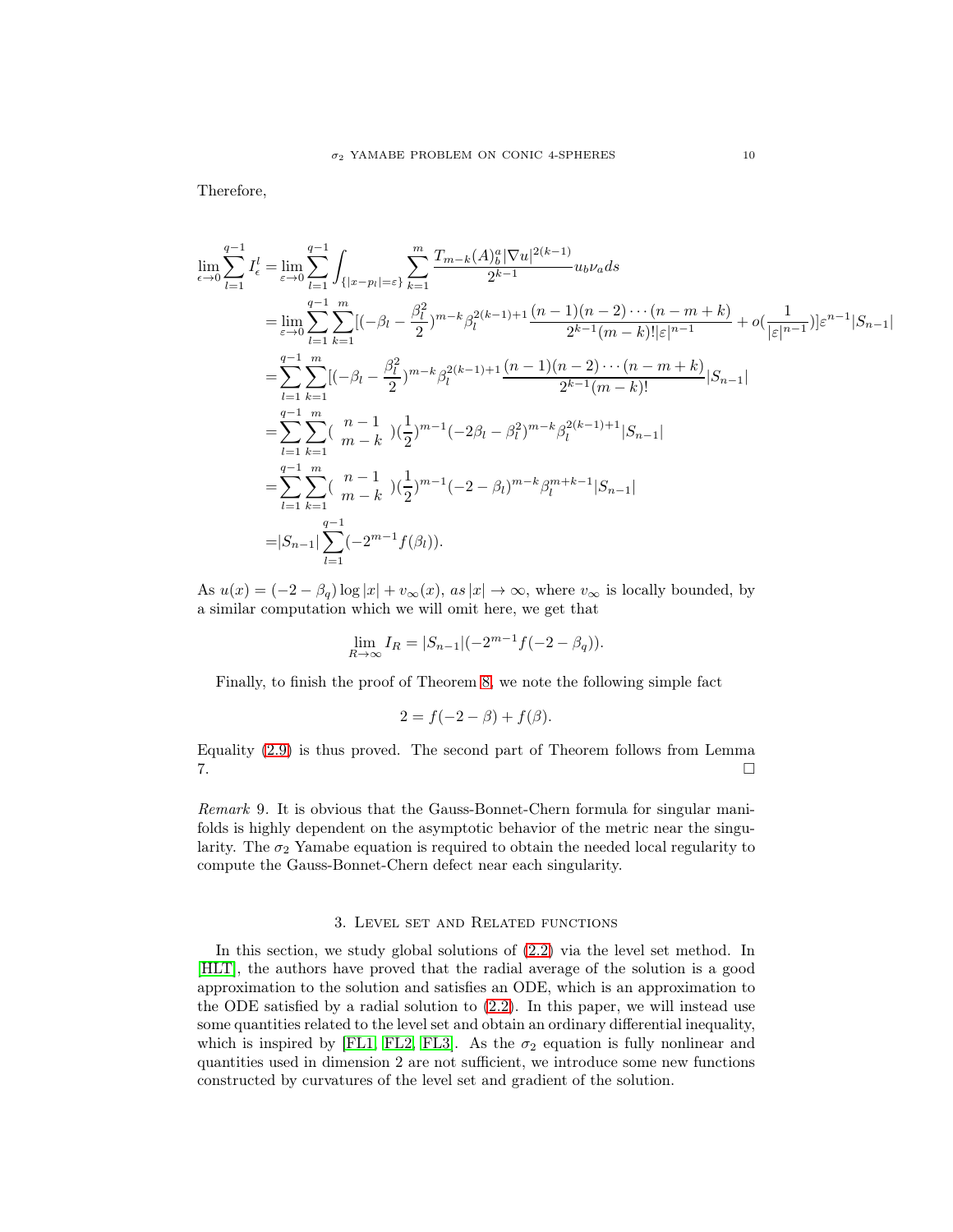We begin with the following definition about the level sets of the conformal factor u :

$$
L(t) = \{x : u = t\} \subset M,
$$
  

$$
S(t) = \{x : u \ge t\} \subset M.
$$

For a fixed t, it is clear that  $L(t)$  is smooth at a point  $P \in L(t)$  if and only if  $\nabla u \neq 0$ . Define

$$
S = \{x \in \mathbb{R}^4 \setminus \{p_1, \cdots, p_q\} | \nabla u(x) = 0\}.
$$

<span id="page-10-0"></span>**Lemma 10.** For  $U \subset \mathbb{R}^4$ , if  $\sigma_2(g_u) \neq 0$  in U, then  $\mathcal{H}^3(S \cap U) = \mathcal{H}^4(S \cap U) = 0$ , where  $\mathcal{H}^3$ ,  $\mathcal{H}^4$  is the 3-dimensional and 4-dimensional Hausdorff measure.

*Proof.* For any  $P \in S \cap U$ , since  $\sigma_2(g_u)(P) \neq 0$  and  $|\nabla u|(P) = 0$ , we have  $\sigma_2(\nabla^2 u)(P) \neq 0$ . Thus, there exist  $i, j \in \{1, 2, 3, 4\}, i \neq j$ , such that  $u_{ii}u_{jj} - u_{ij}^2|_P \neq$ 0. Hence,  $\nabla u_i(P)$  and  $\nabla u_j(P)$  are linearly independent. Thus, by implicit function theorem,  $S_i = \{u_i = 0\}$  and  $S_j = \{u_j = 0\}$  are both locally smooth and transversal to each other. Hence, for some small  $r_0$ , we know  $S \cap B_{r_0}(P) \subset S_i \cap S_j \cap B_{r_0}(P)$ has vanishing  $\mathcal{H}^3$  and  $\mathcal{H}^4$  measure.

Now we describe our local coordinate choice near a fixed point  $P \in \mathbb{R}^4 \setminus [S \cup$  $\{p_1, \cdots, p_q\}$ . Let  $t = u(P)$ . We define

$$
x^4(Q) = -\text{sgn}(u(Q) - t)\text{dist}(Q, L(t))
$$

for Q near P. Note that this is well defined when  $L(t)$  is smooth at P, which is true by our choice of P. We also define local normal coordinate functions  $x^1, x^2, x^3$ on an open set  $V \subset L(t)$  near P and then extend them smoothly to an open set  $U \subset \mathbb{R}^4$ . Thus, we have got a local coordinate system  $\{x^i\}, i = 1, \dots, 4$  of  $\mathbb{R}^4$  near P such that  $\langle \frac{\partial}{\partial x^i}, \frac{\partial}{\partial x^j} \rangle |_P = \delta_{ij}, \langle \frac{\partial}{\partial x^4}, \frac{\partial}{\partial x^4} \rangle |_U = 1.$ 

As before, we use  $\nabla$  to denote the Levi-Civita connection of  $g_E$  and write  $u_i =$  $\nabla_{\frac{\partial}{\partial x^i}} u$  and  $\nabla_{ij} u = \nabla_i \nabla_j u = u_{ij}$ . By definition of  $x^4$ ,  $\frac{\partial}{\partial x^4} |_V = -\frac{\nabla u}{|\nabla u|}$ . Especially, we note that  $u_{44}$  is independent of choices of  $x^1$ ,  $x^2$  and  $x^3$  and well defined on  $L(t)\backslash S$ . Let  $\nabla_{ab}^L u$  be the Hessian of u with respect to the induced metric on  $L(t)$ . In the following,  $\alpha$ ,  $\beta$  range from 1 to 3. Notice that  $\nabla_{\alpha}^{L} u = 0$  on  $L(t)$ .

Let  $h_{\alpha\beta}$  be the second fundamental form of the level set  $L(t)$  with respect to the outward normal vector. We have the following Gauss-Weingarten formula

<span id="page-10-1"></span>(3.1) 
$$
\nabla_{\alpha\beta}u = \nabla^L_{\alpha\beta}u + h_{\alpha\beta}u_4.
$$

We may now describe the Schouten tensor using our choice of local coordinates near P. In particular, by [\(2.1\)](#page-5-1), we write  $g_E^{-1}A_g$  as a symmetric matrix as

$$
(3.2)
$$

<span id="page-10-2"></span>
$$
g_E^{-1}A_g(P) = \begin{pmatrix} -\nabla_{41}u & -\nabla_{42}u & -\nabla_{42}u & -\nabla_{42}u & -\nabla_{43}u & -\nabla_{43}u & -\nabla_{43}u & -\nabla_{44}u + \frac{|\nabla u|^2}{2} \end{pmatrix}.
$$

For future use, we also define a symmetric  $3 \times 3$  matrix as

$$
\widetilde{A}(P) := (h_{\alpha\beta}|\nabla u| - \frac{|\nabla u|^2}{2}\delta_{\alpha\beta}).
$$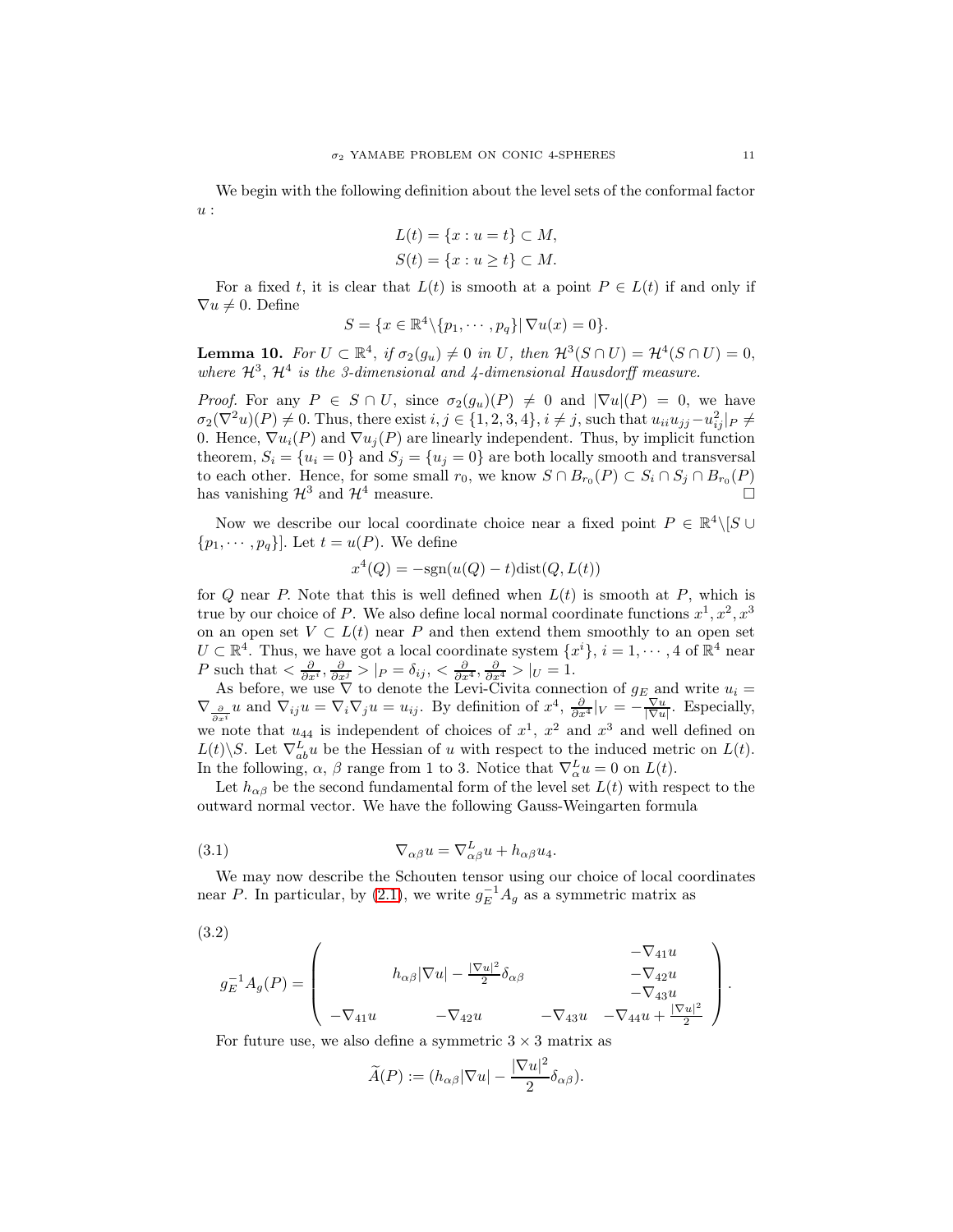For simplicity, we use  $f_{L(t)}$ ,  $f_{S(t)}$  to represent  $\frac{1}{|S_3|} \oint_{L(t)} \frac{1}{|S_3|} \oint_{S(t)}$ , respectively. We define

$$
A(t) = \int_{S(t)} e^{4u} dl
$$

$$
B(t) = \int_{S(t)} dl,
$$

$$
C(t) = e^{4t} B(t),
$$

and

$$
z(t) = -(\int_{L(t)} |\nabla u|^3 \ dt)^{1/3}.
$$
  

$$
\Sigma_0(t) = \int_{L(t)} |\nabla u|^3 \ dt = -z^3,
$$
  

$$
\Sigma_1(t) = \int_{L(t) \backslash S} \{2H |\nabla u|^2 - 3|\nabla u|^3\} \ dt,
$$

and finally,

$$
D(t) = \frac{1}{4} (\Sigma_0(t) + \Sigma_1(t)).
$$

Here H is the mean curvature of the level set  $L(t)$ , and dl is the induced 3dimensional measure on  $L(t)$ . When no confusion arises, we may omit dl.

Note that while  $g_E^{-1}A_g$  and  $\tilde{A}$  are defined by a local coordinate near a smooth point P of M, here  $A, B, C, z, \Sigma_0, \Sigma_1$  are independent of the coordinates choice.

We may now derive behaviors of our new quantities near singularities by making use of the asymptotic behavior of  $u$ . A direct consequence of  $(2.3)$ ,  $(2.4)$  and  $(2.5)$ is the following

**Lemma 11.** Suppose that  $g = e^{2u} g_E$  is a conic metric on the round sphere in the class  $(S<sup>n</sup>, D)$  such that  $(2.3)(2.4)(2.5)$  $(2.3)(2.4)(2.5)$  $(2.3)(2.4)(2.5)$  hold near each singular point. We have the following:

(3.3)  
\n
$$
D(+\infty) := \lim_{t \to +\infty} D(t) = \frac{1}{4} \sum_{i=1}^{q-1} (|\beta_i|^3 + 3(-2\beta_i - \beta_i^2)|\beta_i|)
$$
\n
$$
= \frac{3}{2} \sum_{i=1}^{q-1} |\beta_i|^2 - \frac{1}{2} \sum_{i=1}^{q-1} |\beta_i|^3,
$$

<span id="page-11-2"></span><span id="page-11-1"></span>(3.4) 
$$
D(-\infty) := \lim_{t \to -\infty} D(t) = \frac{3}{2}(2 + \beta_{\infty})^2 - \frac{1}{2}(2 + \beta_{\infty})^3,
$$

<span id="page-11-3"></span>(3.5) 
$$
\lim_{t \to +\infty} z(t) = (\sum_{i=1}^{q-1} \beta_i^3)^{1/3}, \quad \lim_{t \to -\infty} z(t) = -2 - \beta_{\infty},
$$

<span id="page-11-0"></span>(3.6) 
$$
\lim_{t \to +\infty} C(t) = \lim_{t \to +\infty} \sum_{i=1}^{q-1} e^{4t(1 + \frac{1}{\beta_i})} = 0, \quad \lim_{t \to -\infty} C(t) = 0.
$$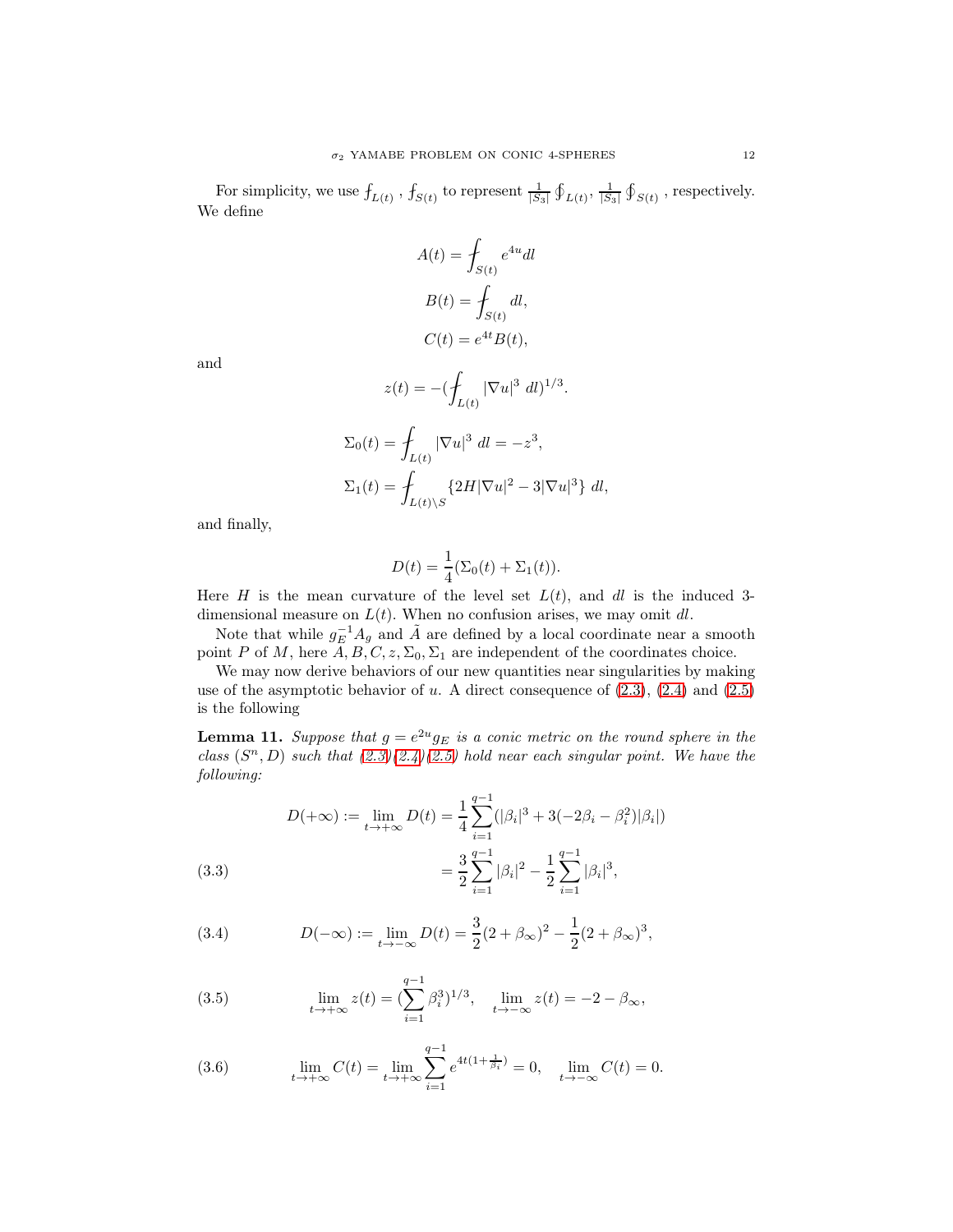*Proof.* For sufficiently large t,  $\{u > t\}$  contains  $q - 1$  connected components, which belong to small balls  $B_r(p_i)$  for  $i = 1, \dots, q-1$  for some small r.

Denote

$$
A_i(t) = \int_{\{u > t\} \cap B_r(p_i)} e^{4u} dl
$$

and

$$
D_i(t) = \frac{1}{4} \int_{\{u=t\} \cap B_r(p_i)} 2H |\nabla u|^2 - 2|\nabla u|^3 dl,
$$

where  $A(t) = \sum_{i=1}^{q-1} A_i(t)$  and  $D(t) = \sum_{i=1}^{q-1} D_i(t)$ . By making use of the equation [\(2.2\)](#page-5-0),

$$
A_i(t) = \frac{2}{3}(D_i(t) - \lim_{r_0 \to 0} \frac{1}{4} \int_{\partial B_{r_0}(p_i)} 2H|\nabla u|^2 - 3|\nabla u|^3 + |\nabla u|^3 dl)
$$
  
=  $\frac{2}{3}(D_i(t) - (\frac{3}{2}|\beta_i|^2 - \frac{1}{2}|\beta_i|^3)).$ 

By  $\lim_{t\to\infty} A_i(t) = 0$ ,

$$
\lim_{t \to \infty} D_i(t) = \frac{3}{2} |\beta_i|^2 - \frac{1}{2} |\beta_i|^3.
$$

As

$$
D_i(t) = \frac{1}{4} \int_{\{u=t\}\cap B_r(p_i)} 2H|\nabla u|^2 - 2|\nabla u|^3 dl
$$
  
\n
$$
= \frac{1}{4} \int_{\beta_i \log |x-p_i| + v(x)=t} 2(\frac{3}{|x-p_i|} + o(\frac{1}{|x-p_i|}))(\frac{\beta_i^2}{|x-p_i|^2} + o(\frac{1}{|x-p_i|^2})|dl
$$
  
\n
$$
- \frac{1}{4} \int_{\beta_i \log |x-p_i| + v(x)=t} 2(\frac{|\beta_i|^3}{|x-p_i|^3} + o(\frac{1}{|x-p_i|^3})|dl
$$
  
\n
$$
= \frac{1}{4} \int_{\beta_i \log |x-p_i| + v(x)=t} (\frac{6\beta_i^2 - 2|\beta_i|^3}{|x-p_i|^3} + o(\frac{1}{|x-p_i|^3}))
$$
  
\n
$$
= (\frac{3}{2}|\beta_i|^2 - \frac{1}{2}|\beta_i|^3) \int_{\beta_i \log |x-p_i| + v(x)=t} (\frac{1}{|x-p_i|^3} + o(\frac{1}{|x-p_i|^3})),
$$

taking  $t \to \infty$ , we have

$$
\int_{\beta_i \log |x - p_i| + v(x) = t} \left( \frac{1}{|x - p_i|^3} + o(\frac{1}{|x - p_i|^3}) \right) dl \longrightarrow 1.
$$

With the above equality, we get the other equalities. Therefore we have proved the lemma.  $\hfill \Box$ 

For future use, we prove the following

<span id="page-12-1"></span>Lemma 12. Notations as above, we have

$$
(3.7) \tC' = A' + 4C,
$$

<span id="page-12-0"></span>(3.8) 
$$
\frac{1}{3}\frac{d}{dt}(z^3) = \int_{L(t)} \left(\frac{H}{3}|\nabla u| - \nabla_{44}u\right)|\nabla u|.
$$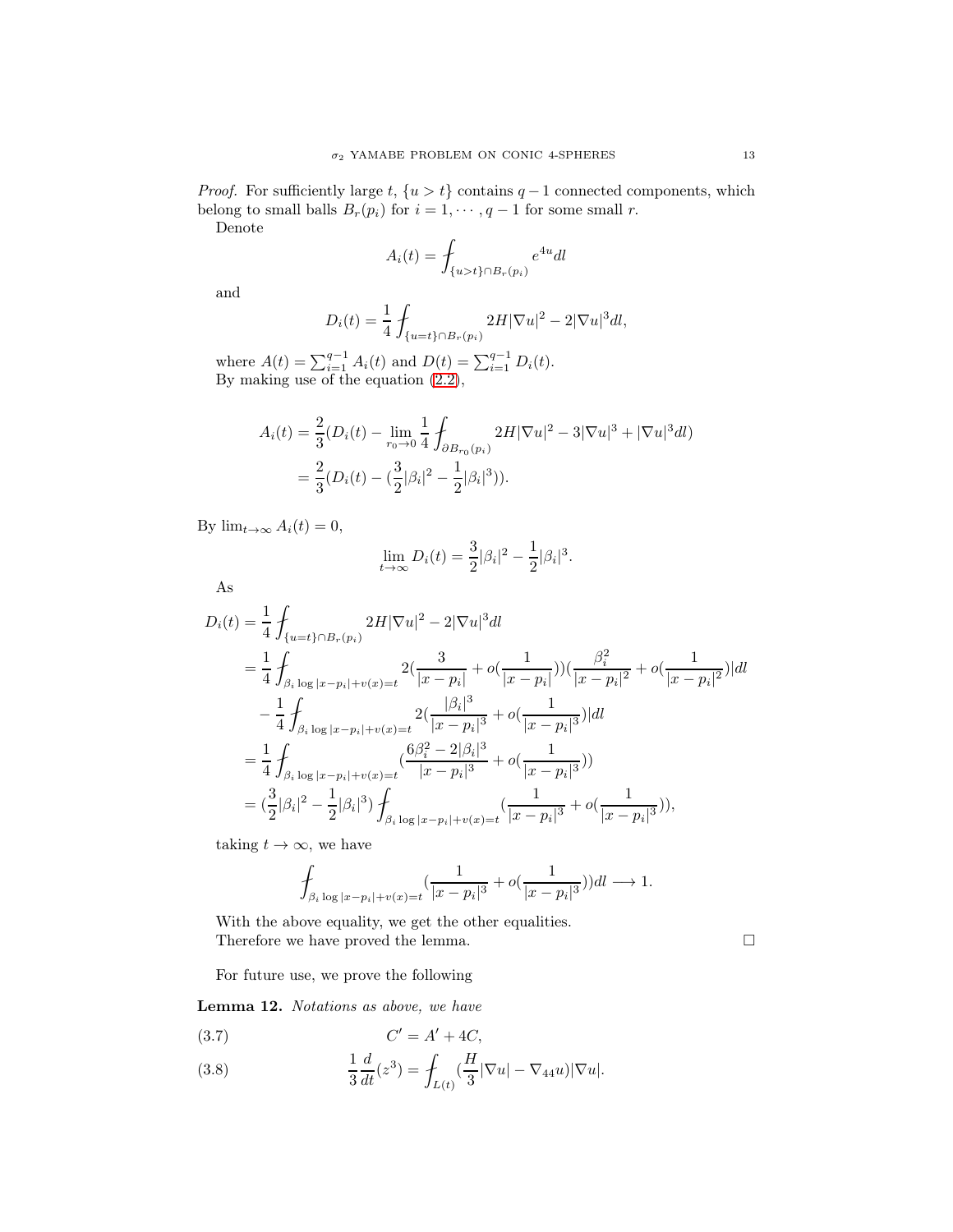*Proof.* As  $A(t)$  and  $B(t)$  are non-increasing with respect to t,  $A'(t)$  and  $B'(t)$  exist almost everywhere. From the co-area formula (see Lemma 2.3 in [\[BZ\]](#page-17-26)), we have, for given  $t_1 < t_2$ ,

$$
B(t_1) - B(t_2) = \mathcal{H}^4(S \cap u^{-1}(([t_1, t_2)) + \int_{t_1}^{t_2} \int_{L(s) \backslash S} |\nabla u|^{-1} d\mathcal{H}^3 ds,
$$

By Lemma [10,](#page-10-0)  $\mathcal{H}^3(S \cap u^{-1}([t_1, t_2)) = 0$ . Thus,  $B(t)$  is absolutely continuous in any finite interval  $[t_1, t_2]$  as in [\[FL2\]](#page-17-20). Similarly,  $A(t)$ ,  $C(t)$  and  $z(t)$  are absolutely continuous. Therefore, when these derivatives exist, we have:

$$
B'(t) = \frac{1}{|S_3|} \frac{\partial}{\partial t} \int_t^{+\infty} \int_{L(s)\backslash S} \frac{1}{|\nabla u|} dl ds,
$$
  
= 
$$
-\frac{1}{|S_3|} \int_{L(t)\backslash S} \frac{1}{|\nabla u|} dl,
$$

and

$$
A'(t) = \frac{1}{|S_3|} \frac{\partial}{\partial t} \int_t^{+\infty} \int_{L(s)\setminus S} \frac{e^{4u}}{|\nabla u|} dl ds
$$
  
=  $e^{4t} B'(t)$ .

Note that by Lemma [10,](#page-10-0)  $\mathcal{H}^3(S \cap L(t)) = 0$ . From here on, when no confusion arises, integrals over  $L(t)$  should be thought as integrals over  $L(t)\backslash S$ .

$$
C'(t) = 4e^{4t}B(t) + e^{4t}B'(t)
$$
  
= 4C(t) + A'(t).

By the divergence theorem, co-area formula, and [\(3.1\)](#page-10-1), we obtain

$$
\frac{d}{dt} \int_{L(t)} |\nabla u|^3 = \frac{d}{dt} \int_{S(t) \setminus S(t_0)} -\text{div}(\nabla u |\nabla u|^2)
$$

$$
= \int_{L(t)} \frac{\text{div}(\nabla u |\nabla u|^2)}{|\nabla u|}
$$

where  $t_0$  is a fixed real number. Note that for any  $P \in L(t) \backslash S$ , using our preferred coordinate system, we have  $u_4(P) = -|\nabla u|(P)$  and

$$
\frac{\operatorname{div}(\nabla u|\nabla u|^2)}{|\nabla u|} = \frac{\sum_{\alpha=1}^3 \nabla_{\alpha\alpha} u|\nabla u|^2}{|\nabla u|} - \frac{\sum_{\alpha=1}^3 \nabla_{\alpha} u \nabla_{\alpha} |\nabla u|^2}{|\nabla u|} + \frac{\nabla_{44} u|\nabla u|^2}{|\nabla u|} + \frac{\nabla_{4} u \nabla_{4} |\nabla u|^2}{|\nabla u|}
$$

$$
= -H|\nabla u|^2 + 3\nabla_{44} u|\nabla u|.
$$

We thus get  $(3.8)$ .

 $\Box$ 

Finally, we will use the divergence structure of  $\sigma_m$  and equation [\(2.2\)](#page-5-0) to establish the relationship between A and D.

**Theorem 13.** Let  $u(x)$  be a smooth solution to [\(2.2\)](#page-5-0) on  $\mathbb{R}^4 \setminus \{p_1, \dots, p_{q-1}, p_{\infty}\}\$ with  $e^{2u}g_E \in C_2^+$ ,

<span id="page-13-0"></span>(3.9) 
$$
\frac{1}{|S_3|} \int_{\{u \ge t\}} \sigma_2(A) dvol = D(t) - D(+\infty),
$$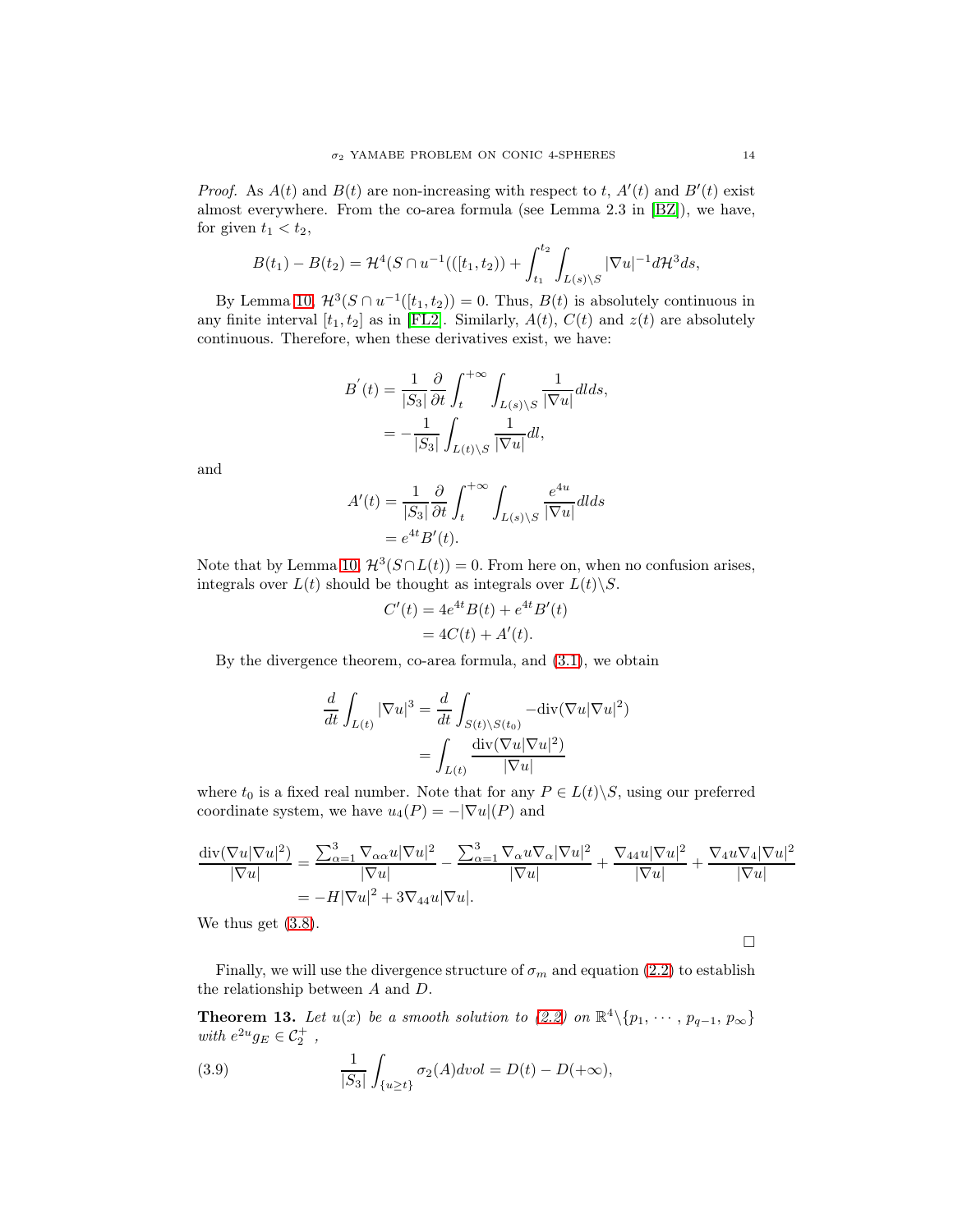(3.10) 
$$
A(t) = \frac{2}{3}(D(t) - D(+\infty)),
$$

(3.11) 
$$
A(t) = \frac{1}{6}(\Sigma_0 + \Sigma_1) - \frac{2}{3}D(+\infty),
$$

(3.12) 
$$
A'(t) = \frac{2}{3}D'(t) = \frac{1}{6}(\Sigma'_0 + \Sigma'_1).
$$

Proof. By Lemma [6](#page-6-3) and  $(3.2)$ ,

<span id="page-14-0"></span>
$$
\int_{\{u\geq t\}} 2\sigma_2(g^{-1}A_g)dv_g = \int_{\{u=t\}} H|\nabla u|^2 - \int_{\{u=t\}} |\nabla u|^3 - 2D(+\infty).
$$

So we can get  $(3.9-3.12)$  $(3.9-3.12)$  by equation  $(2.2)$ .

### 4. Proof of main theorems

In this section, we prove our main theorems. First, we state our key estimate.

<span id="page-14-3"></span>**Lemma 14.** Let  $u(x)$  be a smooth solution to equation [\(2.2\)](#page-5-0) on  $\mathbb{R}^4 \setminus \{p_1, \dots, p_q\}$ with  $e^{2u}g_E \in C_2^+$ . We have

$$
z'\int_{L(t)}\sigma_1(\widetilde{A})|\nabla u|dl(zA')^2\geq \frac{3}{2}(4C(t))^3.
$$

Proof. By [\(3.2\)](#page-10-2), we obtain

(4.1) 
$$
\sigma_2(A) = \sigma_2(\tilde{A}) + (-\nabla_{44}u + \frac{|\nabla u|^2}{2})\sigma_1(\tilde{A}) - \sum_{a=1}^3 (\nabla_{a4}u)^2
$$

$$
\leq \sigma_2(\tilde{A}) + (-\nabla_{44}u + \frac{|\nabla u|^2}{2})\sigma_1(\tilde{A}).
$$

<span id="page-14-1"></span>Here  $n = 4$ .

Especially, because  $(\sum_{i=1}^3 \lambda_i)^2 = \sum_{i=1}^3 \lambda_i^2 + 2 \sum_{i < j} \lambda_i \lambda_j \ge 3\sigma_2$  holds, we have

(4.2) 
$$
\sigma_2(\widetilde{A}) \leq \frac{\sigma_1^2(\widetilde{A})}{3},
$$

for any  $\widetilde{A.}$ 

Then by  $(4.1)$  and  $(4.2)$ ,

<span id="page-14-2"></span>
$$
\sigma_2(A) \le \frac{\sigma_1(\widetilde{A})\sigma_1(\widetilde{A})}{3} + (-\nabla_{44}u + \frac{|\nabla u|^2}{2})\sigma_1(\widetilde{A})
$$
  

$$
\le \sigma_1(\widetilde{A})(\frac{H}{3}|\nabla u| - \nabla_{44}u).
$$

As we have

$$
\sigma_2(A) = \frac{3}{2}e^{4u},
$$

we can then derive the following using Cauchy inequality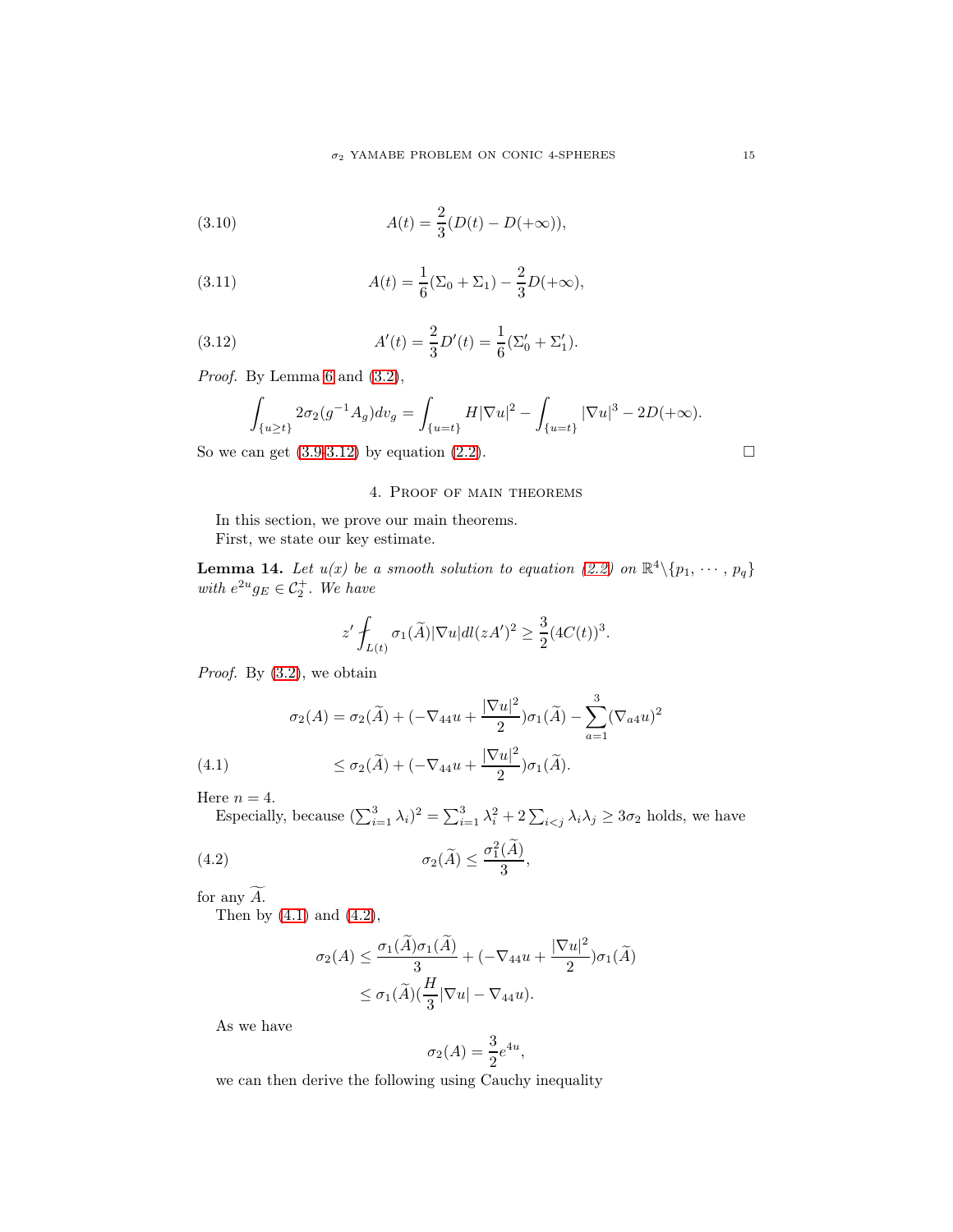$$
\oint_{L(t)} \sigma_1(\widetilde{A}) |\nabla u| dt \oint_{L(t)} \left(\frac{H}{3} |\nabla u| - \nabla_{44} u\right) |\nabla u|
$$
\n
$$
\geq \left(\oint_{L(t)} \sqrt{\sigma_1(\widetilde{A}) |\nabla u| \left(\frac{H}{3} |\nabla u| - \nabla_{44} u\right) |\nabla u|}\right)^2
$$
\n
$$
\geq \left(\oint_{L(t)} \sqrt{\frac{3}{2} e^{4u} |\nabla u|^2} \right)^2
$$
\n(4.3)\n
$$
\geq \frac{3}{2} e^{4t} \left(\oint_{L(t)} |\nabla u|\right)^2.
$$

<span id="page-15-0"></span>Combine equality [\(4.3\)](#page-15-0) with Lemma [12,](#page-12-1) we get that

$$
(A')^{2} \n\int_{L(t)} \sigma_{1}(\widetilde{A}) |\nabla u| \n\int_{L(t)} \left(\frac{H}{3} |\nabla u| - \nabla_{44} u\right) |\nabla u| dt
$$
\n
$$
\geq \frac{3}{2} \left( \int_{L(t)} |\nabla u| \right)^{2} e^{4t} \cdot e^{8t} \left( \int_{L(t)} \frac{1}{|\nabla u|} \right)^{2}
$$
\n
$$
= \frac{3}{2} e^{12t} \left( \int_{L(t)} |\nabla u| \right)^{2} \left( \int_{L(t)} \frac{1}{|\nabla u|} \right)^{2}
$$
\n
$$
\geq \frac{3}{2} e^{12t} |L(t)|^{4} \frac{1}{|S_{3}|^{4}}
$$
\n
$$
\geq \frac{3}{2} e^{12t} B(t)^{3} 4^{4} |B_{1}| \frac{1}{|S_{3}|^{4}}
$$
\n
$$
= \frac{3}{2} (4C(t))^{3},
$$

where the third inequality is due to Cauchy inequality and the fourth inequality holds because of the isoperimetric inequality. We note that  $|B_1| = \frac{|S_3|}{4}$  $\frac{S_3}{4}$ .

We remark that if  $u$  is the radial solution to equation  $(2.2)$ , all the above inequalities are equality.

We then prove the following

<span id="page-15-2"></span>**Theorem 15.** Let  $u(x)$  be a smooth solution to [\(2.2\)](#page-5-0) on  $\mathbb{R}^4 \setminus \{p_1, \dots, p_{q-1}, p_{\infty}\}\$ with  $e^{2u}g_E \in C_2^+$ , then for generic t,

$$
C' \le \frac{2}{3}D' + \frac{4}{9}(zD)' + \frac{1}{36}(z^4)'
$$

In particular, the quantity

$$
M(t) = \frac{2}{3}D(t) + \frac{4}{9}D(t)z(t) + \frac{1}{36}z^4(t) - C(t)
$$

is monotonously increasing with respect to  $t$ .

Proof. By Lemma [14](#page-14-3) and the inequality of arithmetic and geometric means, we have

<span id="page-15-1"></span>(4.4) 
$$
4C \leq \frac{1}{3}(2zA' + \frac{2}{3}z'\int_{L(t)}\sigma_1(\widetilde{A})|\nabla u|),
$$

where the identity holds if and only if  $zA' = \frac{2}{3}z' f_{L(t)} \sigma_1(\tilde{A}) |\nabla u|$ .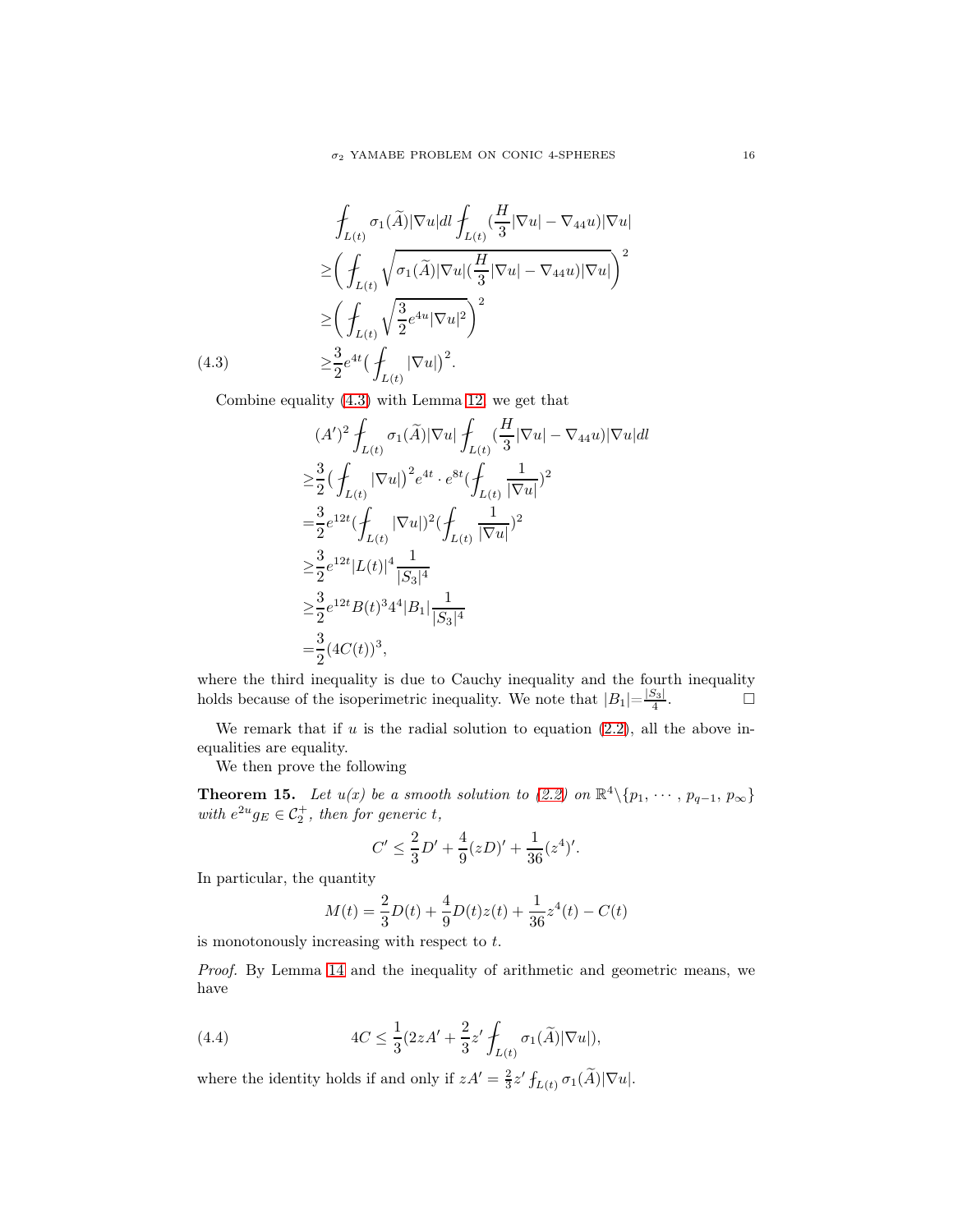Using fact that  $C' = 4C + A'$ , [\(4.4\)](#page-15-1) then becomes

$$
C' \le A' + \frac{1}{3} (2zA' + \frac{2}{3}z' \int_{L(t)} \sigma_1(\widetilde{A})|\nabla u|)
$$
  
\n
$$
\le \frac{1}{3} (2D' + \frac{4}{3}z(D'(t)) + \frac{1}{3}z'\Sigma_1)
$$
  
\n
$$
= \frac{2}{3}D' + \frac{1}{3} (\frac{4}{3}(zD)' - \frac{4}{3}z'D + \frac{1}{3}z'\Sigma_1)
$$
  
\n
$$
= \frac{2}{3}D' + \frac{1}{3} (\frac{4}{3}(zD)' - \frac{1}{3}z'(\Sigma_0 + \Sigma_1) + \frac{1}{3}z'\Sigma_1)
$$
  
\n
$$
= \frac{2}{3}D' + \frac{1}{3} (\frac{4}{3}(zD)' + \frac{1}{3}z'z^3).
$$

The key estimate is thus established.

Finally, we are ready to prove our main result, Theorem [5.](#page-3-2)

Proof. By Theorem [15,](#page-15-2) we have

$$
C(+\infty) - C(-\infty)
$$
  

$$
\leq \frac{2}{3}(D(+\infty) - D(-\infty)) + \frac{4}{9}(z(+\infty)D(+\infty) - z(-\infty)D(-\infty)) + \frac{1}{36}(z^4(+\infty) - z^4(-\infty)).
$$

Considering  $(3.6), (3.3), (3.4)$  $(3.6), (3.3), (3.4)$  $(3.6), (3.3), (3.4)$  $(3.6), (3.3), (3.4)$  and  $(3.5),$  we compute to get

$$
\frac{3}{8}\beta_{\infty}^2(\beta_{\infty}+2)^2\leq \frac{3}{8}\widetilde{\beta}^2(\widetilde{\beta}+2)^2+(\widetilde{\beta}+\frac{3}{2})(\sum_{i=1}^{q-1}\beta_i^2-\widetilde{\beta}^2).
$$

Therefore, if  $\frac{3}{8}\beta_{\infty}^{2}(\beta_{\infty}+2)^{2} > \frac{3}{8}\tilde{\beta}^{2}(\tilde{\beta}+2)^{2}+(\tilde{\beta}+\frac{3}{2})(\sum_{i=1}^{q-1}\beta_{i}^{2}-\tilde{\beta}^{2})$ , such solutions do not exist.

Furthermore, when  $\frac{3}{8}\beta_{\infty}^{2}(\beta_{\infty}+2)^{2} = \frac{3}{8}\tilde{\beta}^{2}(\tilde{\beta}+2)^{2}+(\tilde{\beta}+\frac{3}{2})(\sum_{i=1}^{q-1}\beta_{i}^{2}-\tilde{\beta}^{2})$ , all the inequalities in Lemma [14](#page-14-3) and [15](#page-15-2) become equalities. In particular, the isoperimetric inequality being sharp implies that  $u(x)$  is radial, which means that u has at most two singular points  $p_1, p_2 = \infty$ . It is easy to check that  $\beta_1 = \beta_2$ . We have proved that  $M$  is the football described first by [\[CHY\]](#page-17-4).

Remark 16. Li in [\[L\]](#page-18-9) used the moving sphere method to prove that a smooth solution u to equation [\(2.2\)](#page-5-0) on  $\mathbb{R}^4 \setminus \{0\}$  in  $\mathcal{C}_2^+$  is radial. Combine with Chang-Han-Yang's [\[CHY\]](#page-17-4), the radial solution to equation [\(2.2\)](#page-5-0) is a football. This is a generalization of the uniqueness result for the smooth case, which is first proved in [\[V1\]](#page-19-2). Our approach is different.

### **REFERENCES**

- <span id="page-16-0"></span>[A] T. Aubin, Équations différentielles non linéaires et problème de Yamabe concernant la courbure scalaire. J. Math. Pures Appl. 55 (1976), 269–296.
- <span id="page-16-1"></span>[B] D. Bartolucci, On the best pinching constant of conformal metrics on  $S^2$  with one and two conical singularities. J. Geom. Anal. 23 (2013), 855-877.
- <span id="page-16-2"></span>[BDM] D.Bartolucci, F. De Marchis and A. Malchiodi, Supercritical conformal metrics on surfaces with conical singularities, Int. Math. Res. Not. 2011, 5625-5643.
- <span id="page-16-3"></span>[BD] D.Bartolucci and F. De Marchis, On the Ambjorn-Olesen electroweak condensates, Jour. Math. Phys. 53 (2012), no. 7, 073704, 15 pp.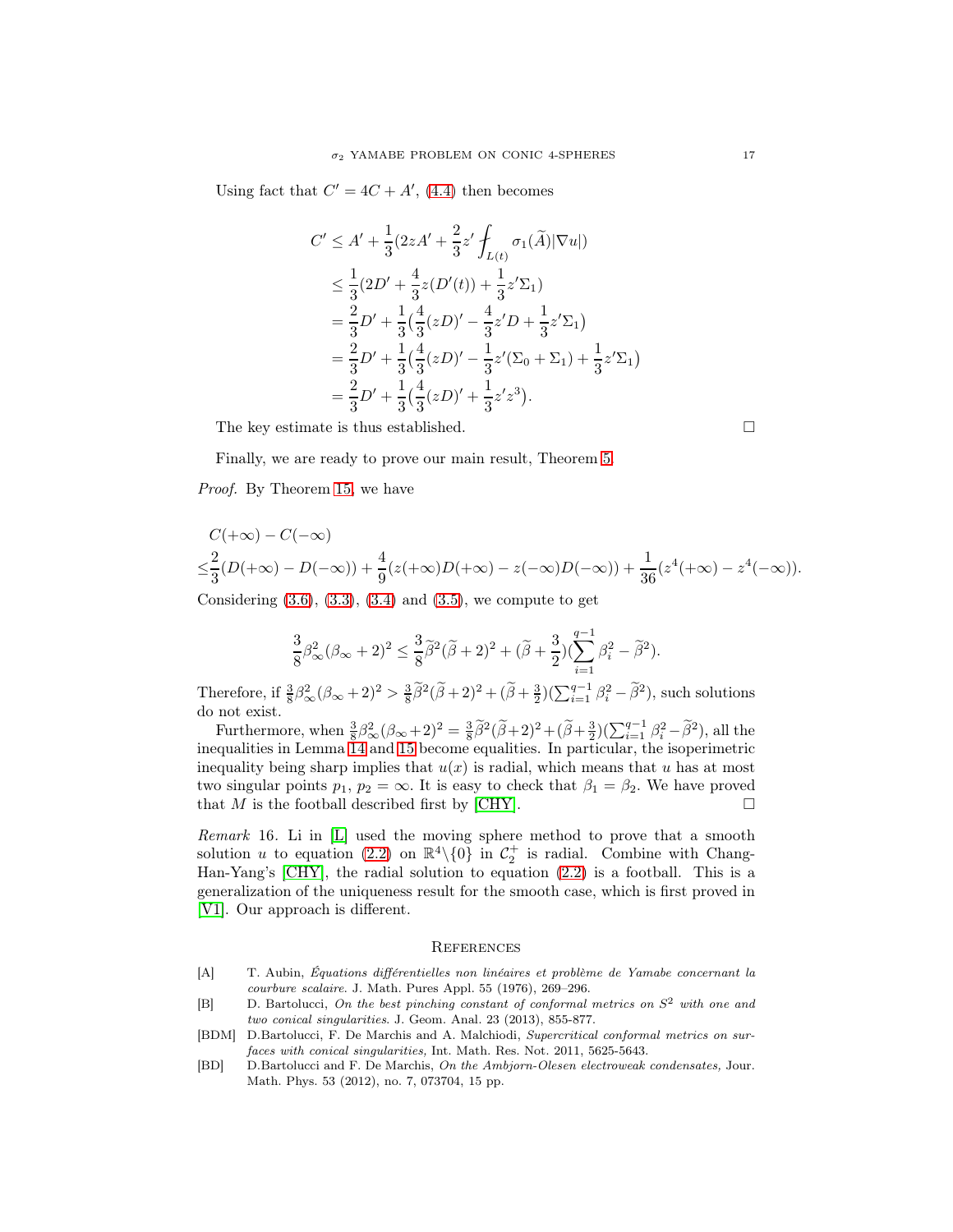- <span id="page-17-12"></span>[BG] T. Branson and R. Gover, Variational status of a class of fully nonlinear curvature prescription problems, Calc. Var. PDEs 32 (2008), 253–262.
- <span id="page-17-18"></span>[BM] H. Brezis and F. Merle Uniform estimates and blow-up behavior for solutions of  $-u =$  $V(x)e^u$  in two dimensions, Comm. Partial Differential Equations 16 (1991), 1223-1253.
- <span id="page-17-0"></span>[BJ] S. Brendle and J. Viaclovsky, A variational characterization for  $\sigma_{n/2}$ , Calc. Var. PDEs 20(2004), 399–402.
- <span id="page-17-26"></span>[BZ] J. Brothers and W. Ziemer, Minimal rearrangements of Sobolev functions, J. Reine Angew. Math., 384 (1988), 153-179.
- <span id="page-17-22"></span>[CDS1] X. Chen, S. Donaldson and S. Song, Kähler-Einstein metrics on Fano manifolds I: Approximation of metrics with cone singularities, J. Amer. Math. Soc. 28 (2015), 183-197.
- <span id="page-17-23"></span>[CDS2] X. Chen, S. Donaldson and S. Song, Kähler-Einstein metrics on Fano manifolds. II: Limits with cone angle less than 2, J. Amer. Math. Soc. 28 (2015), 199-234.
- <span id="page-17-24"></span>[CDS3] X. Chen, S. Donaldson and S. Song, Kähler-Einstein metrics on Fano manifolds. III: Limits as cone angle approaches 2 and completion of the main proof, J. Amer. Math. Soc. 28 (2015), 235-278.
- <span id="page-17-14"></span>[CGS] L.A.Caffarelli, B. Gidas, J. Spruck, Asymptotic symmetry and local behavior of semilinear elliptic equations with critical Sobolev growth, Commun. Pure Appl. Math. 42 (1989), 271–297.
- <span id="page-17-16"></span>[ChLin] C.C. Chen and C.S. Lin, A sharp sup+inf inequality for a nonlinear elliptic equation in R 2 . Commun. Anal. Geom. 6 (1998), 1-19.
- <span id="page-17-17"></span>[CL] W. Chen and C. Li, Prescribing Gaussian curvatures on surfaces with conical singularities, J. Geom. Anal. 1 (1991), 359-372.
- <span id="page-17-15"></span>[CL1] W. Chen and C. Li, What kinds of singular surfaces can admit constant curvature?, Duke Math. J. 78(2) (1995), 437–451.
- <span id="page-17-4"></span>[CHY] S.-Y.A. Chang, Z.C. Han and P. Yang, Classification of singular radial solutions to the  $\sigma_k$  Yamabe equation on annular domains, JDE 216 (2005), 482-501.
- <span id="page-17-5"></span>[CHY2] S.-Y.A. Chang, Z.C. Han and P. Yang, On the prescribing  $\sigma_2$  curvature equation on  $S^4$ , Calc. Var. Partial Differential Equations 40 (2011), 539–565.
- <span id="page-17-13"></span>[CHFY] S.-Y.A. Chang, F. Hang, P. Yang, On a class of locally conformally flat manifolds, Int. Math. Res. Not. 4(2004), 185–209 .
- <span id="page-17-1"></span>[CGY1] S.-Y.A. Chang, M. Gursky and P. Yang, An equation of Monge-Ampere type in conformal geometry, and four-manifolds of positive Ricci curvature, Annals of Math. 155 (2002), 711-789.
- <span id="page-17-2"></span>[CGY2] S.-Y.A. Chang, M. Gursky and P. Yang, A prior estimate for a class of nonlinear equations on  $4$ -manifolds, Journal D'Analyse Journal Mathematique, special issue in memory of Thomas Wolff, 87 (2002), 151-186.
- <span id="page-17-3"></span>[CGY3] S.-Y.A. Chang, M. Gursky and P. Yang, Entire solutions of a fully nonlinear equation, Lectures on partial differential equations, 43–60, Inter. Press, 2002.
- <span id="page-17-6"></span>[CGY4] S.-Y.A. Chang, M. Gursky and P. Yang, A conformally invariant sphere theorem in four dimension, Publications Math. Inst. Hautes Etudes Sci. 98 (2003), 105-143.
- <span id="page-17-7"></span>[CQY] S.-Y.A. Chang, J. Qing and P. Yang, On a conformal gap and finiteness theorem for a class of four-manifolds, Geom. funct. anal.  $17$  (2007),  $404 - 434$ .
- <span id="page-17-11"></span>[SC] S. Chen, Local estimates for some fully nonlinear elliptic equations, Int. Math. Res. Not., 55 (2005), 3403–3425.
- <span id="page-17-19"></span>[FL1] H. Fang and M. Lai, On convergence to a football, Math. Ann. 366 (2016), 83-100.
- <span id="page-17-20"></span>[FL2] H. Fang and M. Lai, On curvature pinching of conic 2-spheres, Calc. Var. Partial Differential Equations 55 (2016), 118.
- <span id="page-17-21"></span>[FL3] H. Fang and M. Lai, Volume bounds of conic 2-spheres, International Journal of Mathematics 29 (2018), no.2.
- <span id="page-17-25"></span>[FM] H. Fang and B. Ma, Constant Q curvature metric on conic 4-manifolds, preprint.
- <span id="page-17-10"></span>[GB] B. Guan, Conformal metrics with prescribed curvature function on manifolds with boundary, Amer. J. Math. 129 (2007), 915-942.
- <span id="page-17-8"></span>[GW1] P. Guan and G. Wang, Local estimates for a class of fully nonlinear equations arising from conformal geometry, International Mathematics Research Notices, V. 2003, Issue 26 (2003), 1413-1432.
- <span id="page-17-9"></span>[GW2] P. Guan and G. Wang, A fully nonlinear conformal flow on locally conformally flat manifolds, Journal fur die reine und angewandte Mathematik. 557 (2003), 219-238.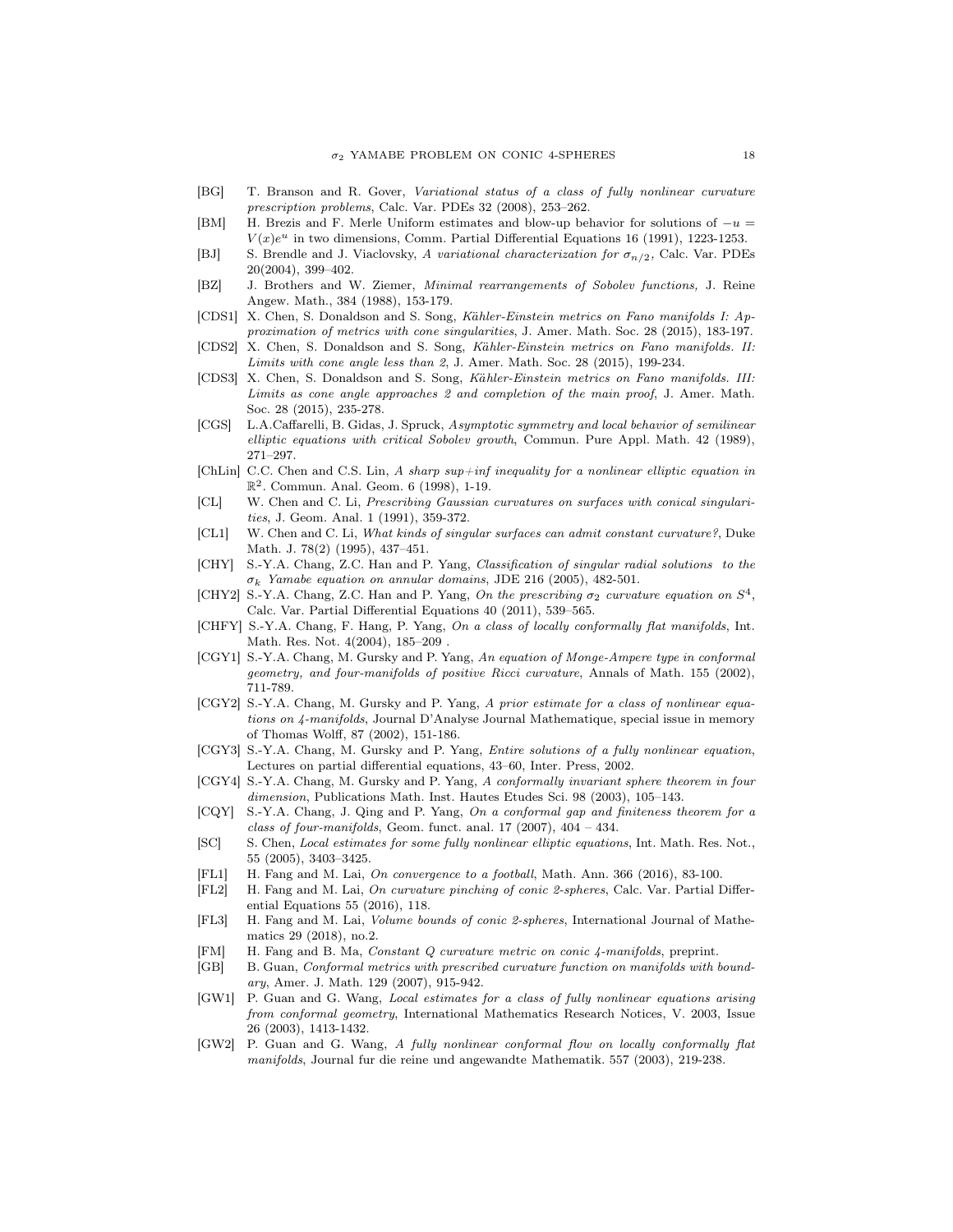- <span id="page-18-14"></span>[GLW] P. Guan, C.S.Lin, G. Wang, Schouten tensor and some topological properties, Commun. Anal. Geom. 13 (2005), 887–902.
- <span id="page-18-15"></span>[G0] M. Gonźalez, Singular sets of a class of fully non-linear equations in conformal geometry, Ph.D thesis, Princeton University, 2004.
- <span id="page-18-13"></span>[G1] M. Gonźalez, Singular sets of a class of locally conformally flat manifolds, Duke Math. J. 129 (2005), 551–572.
- <span id="page-18-16"></span>[G2] M. Gonźalez, Removability of singularities for a class of fully non-linear equations, Calculus of Variations and Partial Differential Equations 27 (2006), 439–466.
- <span id="page-18-5"></span>[GV0] M. Gursky, J. Viaclovsky, A new variational characterization of three dimensional space forms, Invent. Math. 145 (2001), 251–278.
- <span id="page-18-6"></span>[GV1] M. Gursky, J. Viaclovsky, Fully nonlinear equations on Riemannian manifolds with negative curvature, Indiana Univ. Math. J. 52 (2003), 399–420.
- <span id="page-18-7"></span>[GV2] M. Gursky, J. Viaclovsky, A fully nonlinear equation on four-manifolds with positive scalar curvature, J. Differ. Geom. 63 (2003), 131–154.
- <span id="page-18-8"></span>[GV3] M. Gursky, J. Viaclovsky, Convexity and singularities of curvature equations in conformal geometry, Int. Math. Res. Not. (2006), 96890-96890.
- [GV4] M. Gursky, J.Viaclovsky, Prescribing symmetric functions of the eigenvalues of the Ricci tensor, Ann. of Math. 166 (2007), 475–531.
- <span id="page-18-4"></span>[GV5] M. Gursky, J. Viaclovsky, *Volume comparison and the*  $\sigma_k$ -Yamabe problem, Advances in Mathematics 187 (2004), 447–487.
- <span id="page-18-1"></span>[GS] M. Gursky, J. Streets, A formal Riemannian structure on conformal classes and uniqueness for the  $\sigma_2$ -Yamabe problem, [arXiv:1603.07005v](http://arxiv.org/abs/1603.07005)1.
- <span id="page-18-12"></span>[PVW] P. Guan, J. Viaclovsky and G. Wang, Some properties of the Schouten tensor and applications to conformal geometry, Transactions of American Math. Society, 355 (2003), 925-933.
- <span id="page-18-18"></span>[KMPS] N. Korevaar, R. Mazzeo, F. Pacard and R. Schoen, Refined asymptotics for constant scalar curvature metrics with isolated singularities, Invent. Math. 135 (1999), 233–272.
- <span id="page-18-23"></span>[H] Z. Han, Local pointwise estimates for solutions of the  $\sigma_2$  curvature equation on  $\varphi$ manifolds, Int. Math. Res. Not. 79 (2004), 4269–4292.
- <span id="page-18-17"></span>[HLT] Z. Han, Y.Y. Li, E. Teixeira, Asymptotic behavior of solutions to the  $\sigma_k$ -Yamabe equation near isolated singularities, Invent math. 182 (2010), 635-684.
- [JMR] T. Jeffres, R. Mazzeo and Y. Rubinstein, Kähler-Einstein metrics with edge singularities with an appendix by C. Li and Y. Rubinstein, Annals of Mathematics 183 (2016), 95–176.
- <span id="page-18-2"></span>[LL1] A. Li, Y.Y. Li, On some conformally invariant fully nonlinear equations, Commun. Pure Appl. Math. 56 (2003), 1414–1464.
- <span id="page-18-3"></span>[LL2] A. Li, Y.Y. Li, On some conformally invariant fully nonlinear equations, Part II: Liouville, Harnack and Yamabe, Acta Math. 195 (2005), 117–154.
- <span id="page-18-9"></span>[L] Y.Y. Li, Conformally invariant fully nonlinear elliptic equations and isolated singularities, J. Funct. Anal. 233 (2006), 380–425.
- <span id="page-18-10"></span>[L1] Y.Y. Li, Local gradient estimates of solutions to some conformally invariant fully nonlinear equations, C. R. Math. Acad. Sci. Paris 343 (2006), 249–252.
- <span id="page-18-11"></span>[LN] Y.Y. Li, Nguyen. L, A compactness theorem for a fully nonlinear Yamabe problem under a lower Ricci curvature bound, Journal of Functional Analysis 266 (2014), 3741-3771.
- <span id="page-18-20"></span>[LT] F. Luo and G. Tian, Liouville equation and spherical convex polytopes, Proc. Amer. Math. Soc. 116(1992), 1119-1129.
- [N] L. Nirenberg, Topics in Nonlinear Functional Analysis, Lecture Notes, Courant Inst. Math. Sci., New York, (1974).
- [RT] J. Ross and R. Thomas, Weighted projective embeddings, stability of orbifolds and constant scalar curvature Kähler metrics, J. Diff. Geom. 88 (2011), 109-159.
- <span id="page-18-21"></span>[T1] G. Tian, Kähler-Einstein metrics on algebraic manifolds, In: Transcendental Methods in Algebraic Geometry (Cetraro 1994), Lecture Notes in Math. 143- 185(1646).
- <span id="page-18-22"></span>[T2] G. Tian, *K-stability and Kähler-Einstein metrics*, Comm. Pure Appl. Math. (2015), 1085-1156.
- <span id="page-18-19"></span>[Tr] M. Troyanov, Prescribing curvature on compact surfaces with conical singularities, Trans. Amer. Math. Soc. 324(1991), 793-821.
- <span id="page-18-0"></span>[S] R. Schoen, Conformal deformation of a Riemannian metric to constant scalar curvature, J. Differ. Geom. 20 (1984), 479–495.